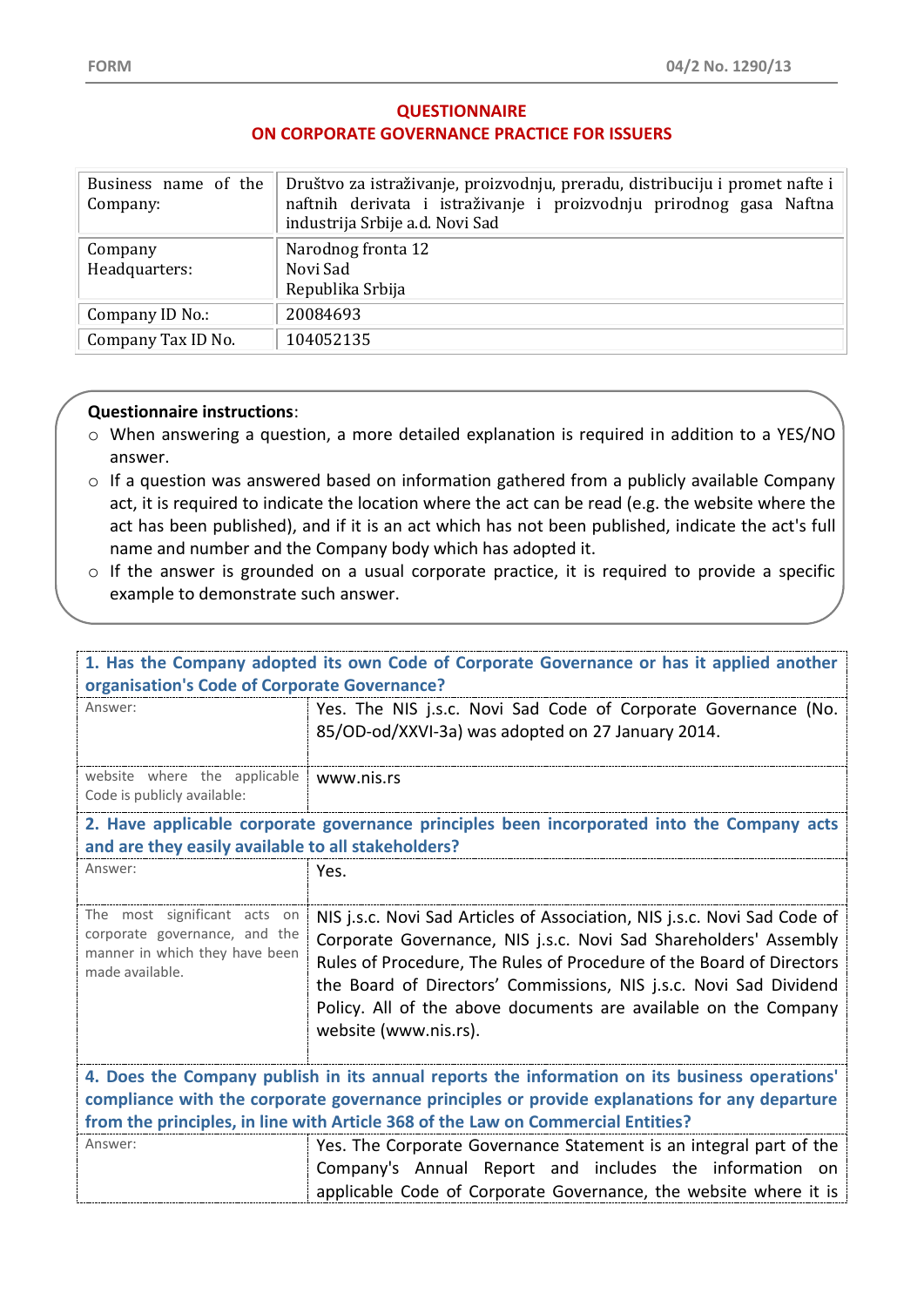## **ASSEMBLY AND SHAREHOLDERS**

**5. Does a Invitation for meeting of the Shareholders Assembly include all the prescribed elements and information, including the Shareholders Day details and information on shareholders' rights to participate in the activities of the Shareholders Assembly and propose items of the agenda, with timeframe for exercising these rights, as well as the description of voting procedures, either by proxy, absentee ballot or electronically?** 

| Answer: | Yes. The Invitation for meeting of the Shareholders Assembly                                                                                                                                                                                                                                        |
|---------|-----------------------------------------------------------------------------------------------------------------------------------------------------------------------------------------------------------------------------------------------------------------------------------------------------|
|         | includes:                                                                                                                                                                                                                                                                                           |
|         | date of publishing of the Invitation,<br>$\bullet$                                                                                                                                                                                                                                                  |
|         | time and place of the meeting,<br>$\bullet$                                                                                                                                                                                                                                                         |
|         | agenda of the meeting with clearly specified items on the<br>agenda regarding which the Shareholders Assembly is<br>proposed to pass a decision, total number of voting shares<br>that have the right to vote on that decision and the majority<br>required to adopt the decision,                  |
|         | information that materials for the Shareholders Meeting may<br>$\bullet$                                                                                                                                                                                                                            |
|         | be downloaded from the Company website (www.nis.rs) and<br>are also available to shareholders in the Company registered<br>seat,                                                                                                                                                                    |
|         | guidance on shareholders' rights to participate in the                                                                                                                                                                                                                                              |
|         | Shareholders' Assembly activities and a clear and precise<br>information on rules for their exercise,                                                                                                                                                                                               |
|         | notice of the Shareholders Day, explanation persons which<br>$\bullet$<br>are Company shareholders on that day are entitled to<br>participate in the Shareholders' Assembly activities as well as<br>the information on how to access the list of shareholders,                                     |
|         | notice of shareholders right to propose items of the agenda<br>$\bullet$<br>and address questions with the indication of deadlines for<br>exercising such rights, with a clear note that detailed<br>information on the exercise of such rights is available on the<br>Company website (www.nis.rs) |
|         | description of the voting procedure by shareholder proxy and<br>deadlines for submitting the Power of Attorney, as well as<br>the information about the way in which the company allows<br>shareholders to submit notices of appointment of proxies<br>electronically,                              |
|         | note that a Power of Attorney Form may be downloaded                                                                                                                                                                                                                                                |
|         | from the Company website (www.nis.rs),                                                                                                                                                                                                                                                              |
|         | description of the absentee ballot procedure and procedure                                                                                                                                                                                                                                          |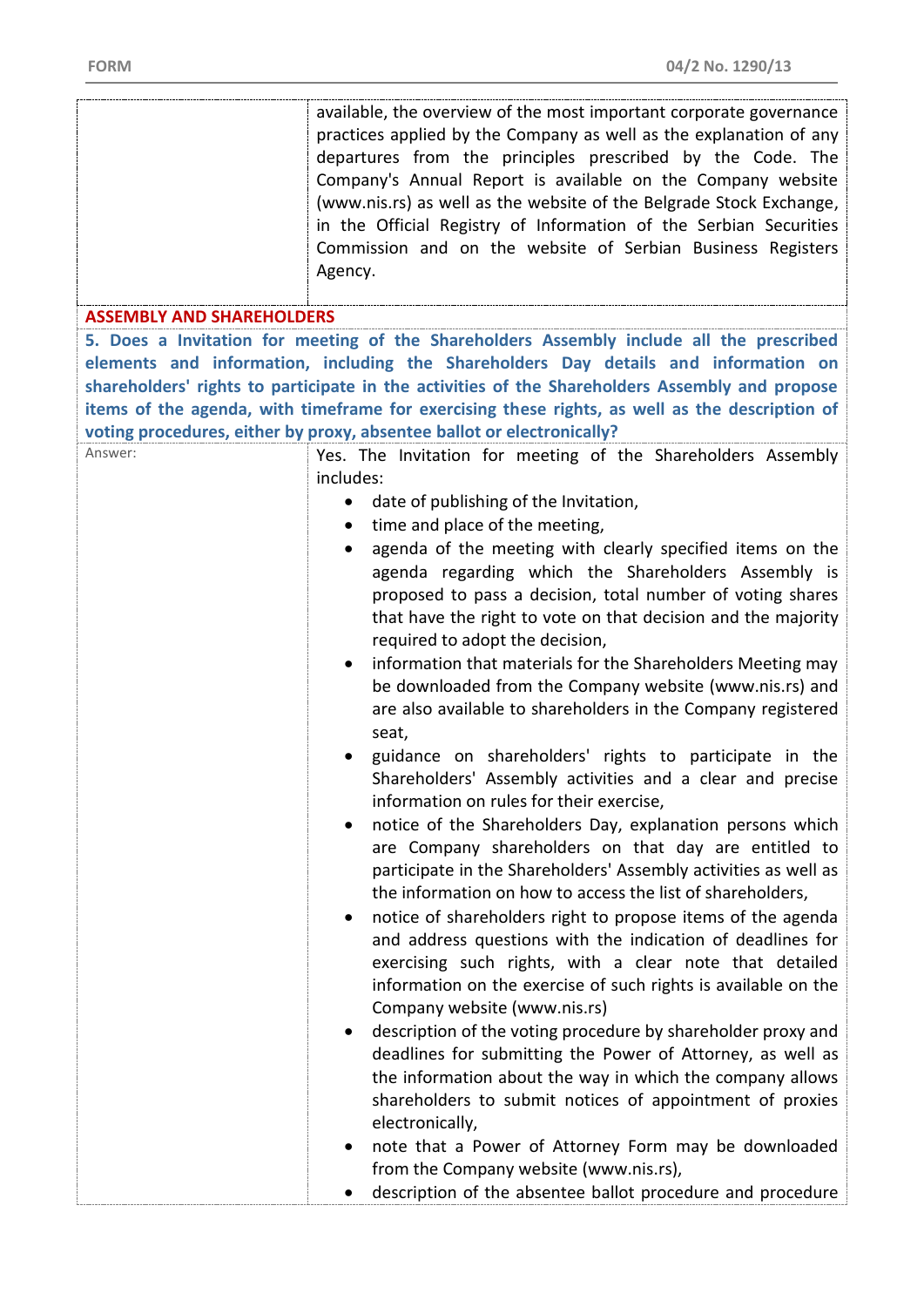for voting by electronic means including the information that an Ballot Form may be downloaded from the Company website (www.nis.rs) and deadlines for submission of the ballot.

The contents of the Invitation for meeting of the Shareholders Assembly is regulated by the Shareholders' Assembly Rules of Procedure (No. 70/SA-od/XI-11а dated 27 June 2019 (consolidated text)) which are publicly available on the Company website (www.nis.rs). The Invitation to shareholders for XIII Ordinary meeting of the Shareholders' Assembly was published starting from 28 May 2021. The invitation was sent to shareholders by publication on the Company website (www.nis.rs), and it was also published on the website of the Belgrade Stock Exchange (www.belex.rs), the website of the Central Securities Depository and Clearing House (www.crhov.rs), the website of the Business Registers Agency [\(www.apr.gov.rs\)](http://www.apr.gov.rs/) and in the Public Register of Information of the Securities Commission of the Republic of Serbia.

**6. Is the Invitation for meeting of the Shareholders Assembly, with all relevant explanations and information submitted to the Stock Exchange for the purpose of publishing in the regulated market, i.e. MTP Belex, immediately after its sending (publishing) to shareholders?** 

| Answer:                           | Yes.                                                                                       |
|-----------------------------------|--------------------------------------------------------------------------------------------|
| following the sending of the      | Specify whether and how long The Invitation for XIII Ordinary meeting of the Shareholders' |
| Invitation to shareholders it was | Assembly was published on the NIS j.s.c. Novi Sad website on 28                            |
| submitted to the Stock Exchange   | May 2021 and on the day of its publication was submitted to the                            |
| for the purpose of publication in | Belgrade Stock Exchange j.s.c. and the Republic of Serbia Securities                       |
| 2021.                             | Commission.                                                                                |

**7. Are the materials for the meeting of the Shareholders Assembly available on the Company website?** 

| Answer:                                                                                                                                                                   | Yes. The materials for the meeting of Shareholders Assembly are<br>available on the Company website (www.nis.rs), where they can be<br>downloaded in whole, and they are also available in the Company's<br>seat $-$ in the premises of NIS j.s.c. Novi Sad Office for Minority<br>Shareholders Affairs. |
|---------------------------------------------------------------------------------------------------------------------------------------------------------------------------|----------------------------------------------------------------------------------------------------------------------------------------------------------------------------------------------------------------------------------------------------------------------------------------------------------|
| Specify how the materials for the<br>meeting of the Shareholders<br>Assembly are available to the<br>shareholders, if they are not<br>available on the Company<br>website |                                                                                                                                                                                                                                                                                                          |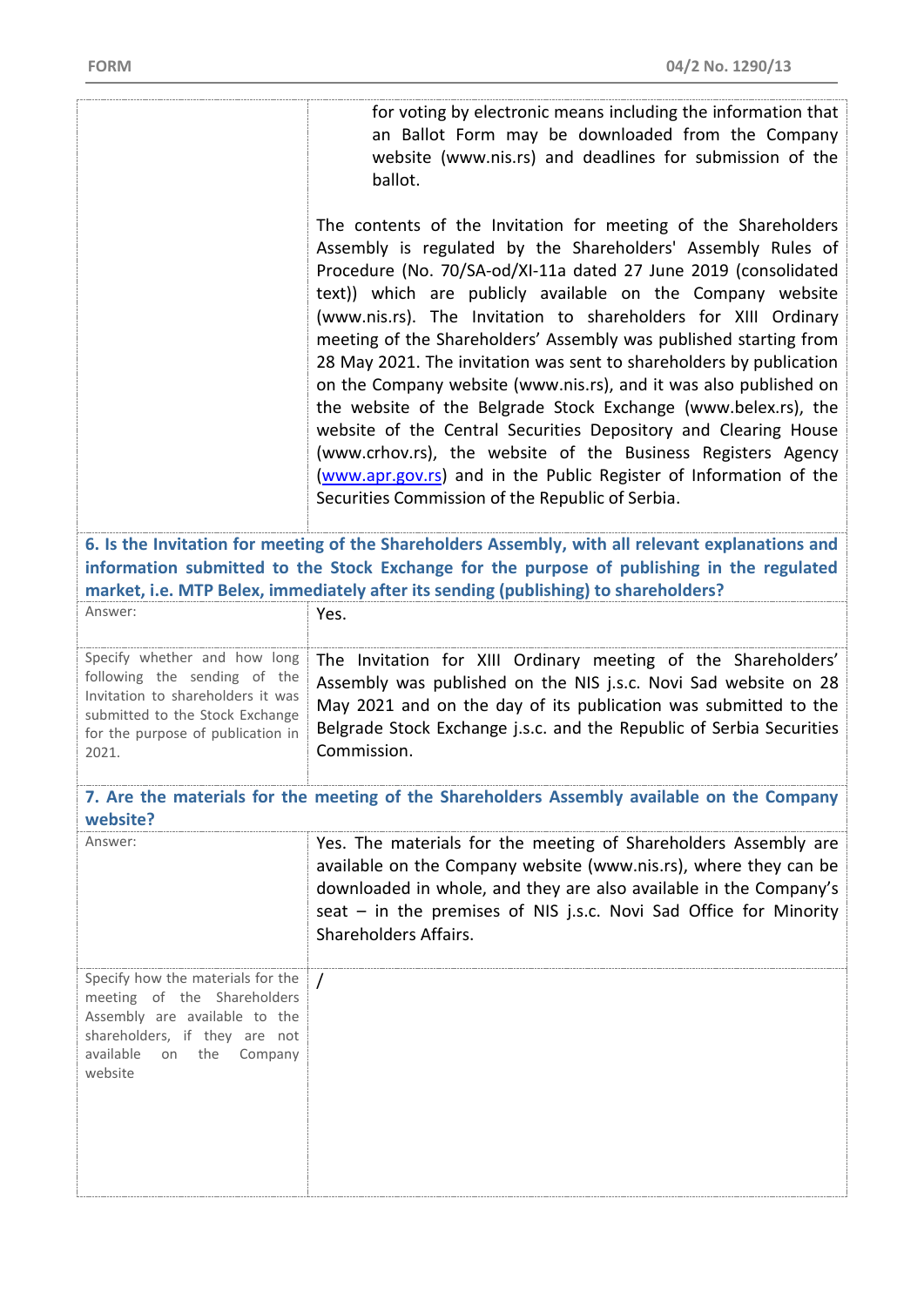| 200      |  |  |
|----------|--|--|
|          |  |  |
| ٧<br>. . |  |  |

| 8. Has the Company established some of legally prescribed options for online participation in the<br>Assembly activities, and if so, in which manner?    |                                                                                                                                                                                                                                                                                                                                                                                                                                                                                                                                                                                                                                                                                                                   |  |
|----------------------------------------------------------------------------------------------------------------------------------------------------------|-------------------------------------------------------------------------------------------------------------------------------------------------------------------------------------------------------------------------------------------------------------------------------------------------------------------------------------------------------------------------------------------------------------------------------------------------------------------------------------------------------------------------------------------------------------------------------------------------------------------------------------------------------------------------------------------------------------------|--|
| Answer:                                                                                                                                                  | Yes. Starting from 2014 the Company has provided the possibility for<br>the Company's shareholders to vote by electronic means before the<br>meeting by delivery of the ballot form signed with a qualified<br>electronic signature.                                                                                                                                                                                                                                                                                                                                                                                                                                                                              |  |
| within prescribed deadlines, after the meeting?                                                                                                          | 9. Does the Company publish adopted decisions and minutes of the meetings, immediately, i.e.                                                                                                                                                                                                                                                                                                                                                                                                                                                                                                                                                                                                                      |  |
| Answer:                                                                                                                                                  | Yes. The Company has published all decisions adopted at the XIII<br>Ordinary meeting of the Shareholders' Assembly, as well as other<br>relevant documents (Voting Commission Report on Voting Results<br>and Minutes) within deadlines specified under the Law following the<br>meeting of the Shareholders Assembly.                                                                                                                                                                                                                                                                                                                                                                                            |  |
| Specify in which manner the<br>Company ensured shareholders'<br>and public notification of these<br>issues in 2021.                                      | The Company has published the above decisions, Minutes and other<br>documents on its website (www.nis.rs) in the "Shareholders'<br>Assembly Decisions" section, within the section intended for<br>investors and shareholders, which could have been accessed from<br>the Company web site home page.                                                                                                                                                                                                                                                                                                                                                                                                             |  |
|                                                                                                                                                          | The following news: "XIII Ordinary Meeting of NIS Shareholders'<br>Assembly held" was published on the website in the News section<br>and also submitted to the Belgrade Stock Exchange and Serbian<br>Securities Commission with an overview of the most important<br>decisions adopted at the XIII Ordinary Meeting of Shareholders<br>Assembly, and this Company press release was sent to all major<br>Serbian medias.                                                                                                                                                                                                                                                                                        |  |
|                                                                                                                                                          | Also the following decisions were submitted to the Belgrade Stock<br>Exchange and Serbian Securities Commission on 30 June 2021:<br>Decision on Adopting Annual Report for 2020, Decision on<br>Distribution the Profit from Previous years, Coverage of Loss of NIS<br>j.s.c. Novi Sad for 2020, Dividend Payment and Determining the<br>Total Amount of Retained Profit of NIS j.s.c. Novi Sad, Decision on<br>Adoption of Financial Statements for 2020, Decision on Adoption of<br>Consolidated Financial Statements for 2020 and decisions on<br>adoption of reports of the independent auditor on audit of Financial<br>and Consolidated Financial statements and Annual report of the<br>Company for 2020. |  |
| 10. What materials, decisions and other relevant documents related to the Shareholders'<br>Assembly, if any, are also prepared and published in English? |                                                                                                                                                                                                                                                                                                                                                                                                                                                                                                                                                                                                                                                                                                                   |  |
| Answer:                                                                                                                                                  | Yes. All decisions, materials and other published documents related<br>to the activities of the Shareholders' Assembly are also prepared and<br>published in English and can be found on the Company website<br>(www.nis.rs).                                                                                                                                                                                                                                                                                                                                                                                                                                                                                     |  |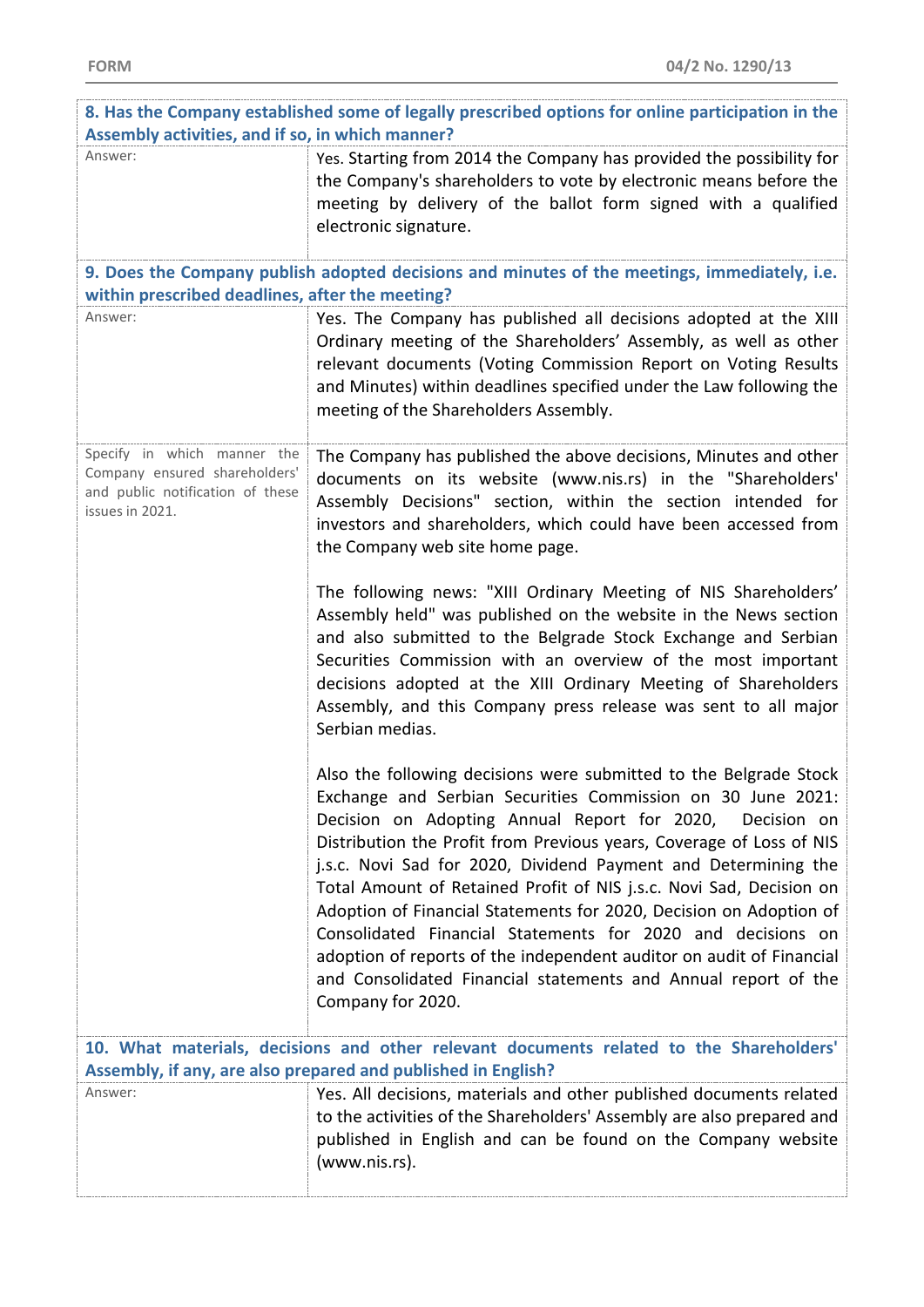| 11. Has the Company adopted the Shareholders' Assembly Rules of Procedure and does this or                                                                                                         |                                                                                                                                                                                                                                                                                                                                                                                                                                                                                                                                                                                                                                              |  |
|----------------------------------------------------------------------------------------------------------------------------------------------------------------------------------------------------|----------------------------------------------------------------------------------------------------------------------------------------------------------------------------------------------------------------------------------------------------------------------------------------------------------------------------------------------------------------------------------------------------------------------------------------------------------------------------------------------------------------------------------------------------------------------------------------------------------------------------------------------|--|
| other Company act set forth rules and procedures which ensure that shareholders are provided                                                                                                       |                                                                                                                                                                                                                                                                                                                                                                                                                                                                                                                                                                                                                                              |  |
|                                                                                                                                                                                                    | with timely answers to all relevant questions concerning the Assembly?                                                                                                                                                                                                                                                                                                                                                                                                                                                                                                                                                                       |  |
| Answer:                                                                                                                                                                                            | Yes. Rules of Procedure of Shareholders Assembly of NIS j.s.c. Novi<br>Sad (No. 70/SA-od/XI-11a dated 27 June 2019 (consolidated text)),<br>among other things, regulate the right of a shareholder to ask<br>questions, receive answers and submit proposals.                                                                                                                                                                                                                                                                                                                                                                               |  |
| Specify whether the Company<br>has ensured and in which manner<br>all<br>shareholders<br>that<br>are<br>provided<br>with<br>continuously<br>information on all applicable<br>rules and procedures. | The NIS j.s.c. Novi Sad Shareholders' Assembly Rules of Procedure is<br>available on the Company website (www.nis.rs) in the section<br>intended for investors and shareholders. Explanation of the<br>procedure for asking questions, receiving answers and submitting<br>proposals was also a part of the Invitation for XIII Ordinary meeting<br>of Shareholders' Assembly of NIS j.s.c. Novi Sad.                                                                                                                                                                                                                                        |  |
| distribution?                                                                                                                                                                                      | 12. Has the Company clearly defined its dividend policy and the procedures and deadlines for its                                                                                                                                                                                                                                                                                                                                                                                                                                                                                                                                             |  |
| Answer:                                                                                                                                                                                            | The Company has adopted its Dividend Policy which is available to<br>shareholders on the Company website (www.nis.rs), and it governs a<br>long-term corporate policy concerning dividend payment to<br>shareholders, dividend amount compared to net profit, factors<br>affecting dividend payment and dividend payment method.<br>The Company has defined procedures regarding payment of<br>dividends and the rights of shareholders to receive dividends by<br>Company Standard SD-10.02.09 - The realization of the rights of<br>shareholders to receive dividends.<br>In accordance with the law, the deadline for dividend payment is |  |
|                                                                                                                                                                                                    | determined by the decision of the Shareholders' Assembly on the<br>payment of dividends and it can not be longer than 6 months from<br>the date of adoption of this decision.                                                                                                                                                                                                                                                                                                                                                                                                                                                                |  |
| to buy new emissions of the Company shares?                                                                                                                                                        | 13. Has the Company issued shares in the previous year with restriction on shareholders' option                                                                                                                                                                                                                                                                                                                                                                                                                                                                                                                                              |  |
| Answer:                                                                                                                                                                                            | No.                                                                                                                                                                                                                                                                                                                                                                                                                                                                                                                                                                                                                                          |  |
|                                                                                                                                                                                                    | 14. Has the Company established its mechanism for prevention and settlement of possible                                                                                                                                                                                                                                                                                                                                                                                                                                                                                                                                                      |  |
| conflicts between its shareholders and the company?                                                                                                                                                |                                                                                                                                                                                                                                                                                                                                                                                                                                                                                                                                                                                                                                              |  |
| Answer:                                                                                                                                                                                            | Yes. The Company has a three-member Commission for Minority<br>Shareholders Complaint Settlement, working according to the<br>relevant internal act of the Company (Instructions for the work of<br>the Commission for resolving complaints of minority shareholders<br>number UP-10.02.13-001 version 2.0 dated 13 August 2018), that<br>governs the procedures for addressing the Commission, working<br>procedures at its meetings, obligations and responsibilities of its<br>members and other issues of relevance to the work of the<br>Commission.                                                                                    |  |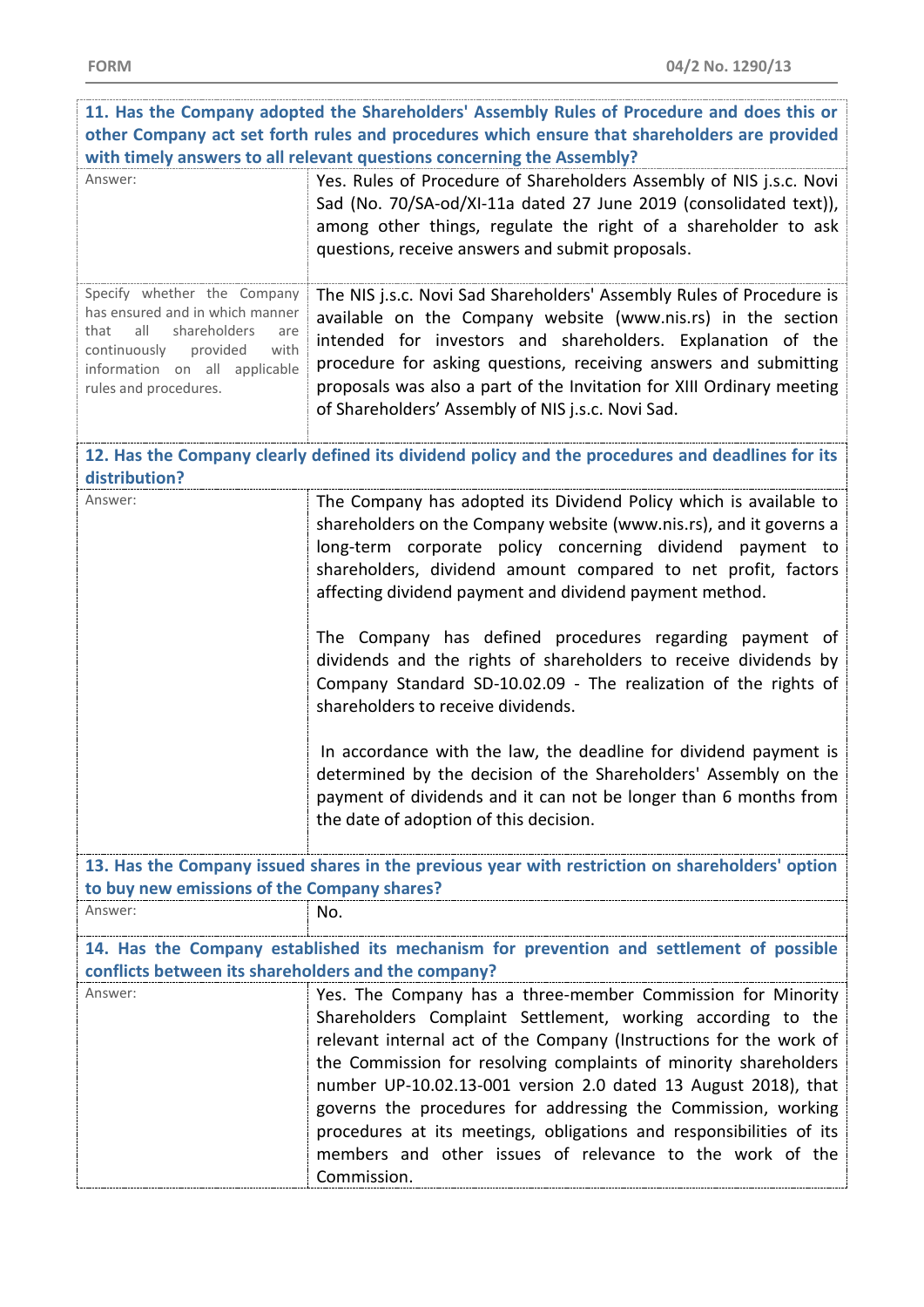| Specify how shareholders have<br>notified<br>οf<br>been<br>these<br>procedures                                                     | Information relevant to minority shareholders of the Company<br>relating to the objectives of the Commission for Minority<br>Shareholders Complaint Settlement, the contents of the complaint<br>and the procedure for filing the complaint are available on the<br>Company's website (www.nis.rs).<br>Also, on the Company's website, in the section for investors and<br>shareholders, shareholders are informed about the procedure for<br>contacting the Service for minority shareholders by mail (e-mail<br>address: Servis.Akcionara@nis.rs) or by telephone info-service (+381<br>11 22 000 55) that is exclusively dedicated for minority shareholders,<br>through which minority shareholders can receive all necessary<br>information regarding their rights and regarding the settlement of<br>complaints of minority shareholders. |
|------------------------------------------------------------------------------------------------------------------------------------|-------------------------------------------------------------------------------------------------------------------------------------------------------------------------------------------------------------------------------------------------------------------------------------------------------------------------------------------------------------------------------------------------------------------------------------------------------------------------------------------------------------------------------------------------------------------------------------------------------------------------------------------------------------------------------------------------------------------------------------------------------------------------------------------------------------------------------------------------|
|                                                                                                                                    |                                                                                                                                                                                                                                                                                                                                                                                                                                                                                                                                                                                                                                                                                                                                                                                                                                                 |
|                                                                                                                                    | 15. Is comprehensive information on the proposed nominees available to the Shareholders'                                                                                                                                                                                                                                                                                                                                                                                                                                                                                                                                                                                                                                                                                                                                                        |
|                                                                                                                                    | Assembly when selecting Board members, particularly the information on any relations to the                                                                                                                                                                                                                                                                                                                                                                                                                                                                                                                                                                                                                                                                                                                                                     |
|                                                                                                                                    | Company, affiliated parties, competitors and main business partners of the Company?                                                                                                                                                                                                                                                                                                                                                                                                                                                                                                                                                                                                                                                                                                                                                             |
| Answer:                                                                                                                            | Yes. For the purpose of the election of new members of the Board of<br>Directors, candidates must complete a questionnaire containing<br>questions for the candidates regarding the possible existence and<br>nature of the relationship with the Company, the related parties of<br>the Company and companies with competing activities. By<br>completing the given questionnaire candidates make a statement in<br>relation to the above-mentioned issues and state their involvement<br>in other companies or organizations (regardless of whether these<br>companies or organizations are major business partners of the<br>company or not).                                                                                                                                                                                                |
|                                                                                                                                    | 16. Are shareholders' enabled to exercise their rights to unrestricted participation in the                                                                                                                                                                                                                                                                                                                                                                                                                                                                                                                                                                                                                                                                                                                                                     |
| <b>Shareholders' Assembly activities and decision-making?</b>                                                                      |                                                                                                                                                                                                                                                                                                                                                                                                                                                                                                                                                                                                                                                                                                                                                                                                                                                 |
| Answer:                                                                                                                            | Yes. There are no restrictions on the right to participate in the<br>activities and decision-making of the Shareholders Assembly, except<br>when it comes to possibility of personal participation.                                                                                                                                                                                                                                                                                                                                                                                                                                                                                                                                                                                                                                             |
| Specify the conditions governing<br>shareholders' participation in the<br>Assembly (e.g.: number of shares<br>in their possession) | The shareholders owning shares on the Shareholders Day (tenth day<br>prior to the Shareholders Meeting) are entitled to participate in the<br>Shareholders' Assembly activities. The shareholders may execute<br>this right in person, by proxy, by voting by means of absentee ballot<br>or by electronic means in line with the Law on Commercial Entities<br>and corporate acts.<br>A shareholder that owns on the Shareholders Day minimum 0.1% of<br>the total number of Company shares, i.e. 163,060 shares, that is, a<br>shareholders proxy representing minimum 163,060 NIS j.s.c. Novi<br>Sad shares, is entitled to personally participate in the NIS j.s.c. Novi<br>Sad Shareholders' Assembly activities, which is due to the fact that<br>the Company has a large number of shareholders (around 2.06                             |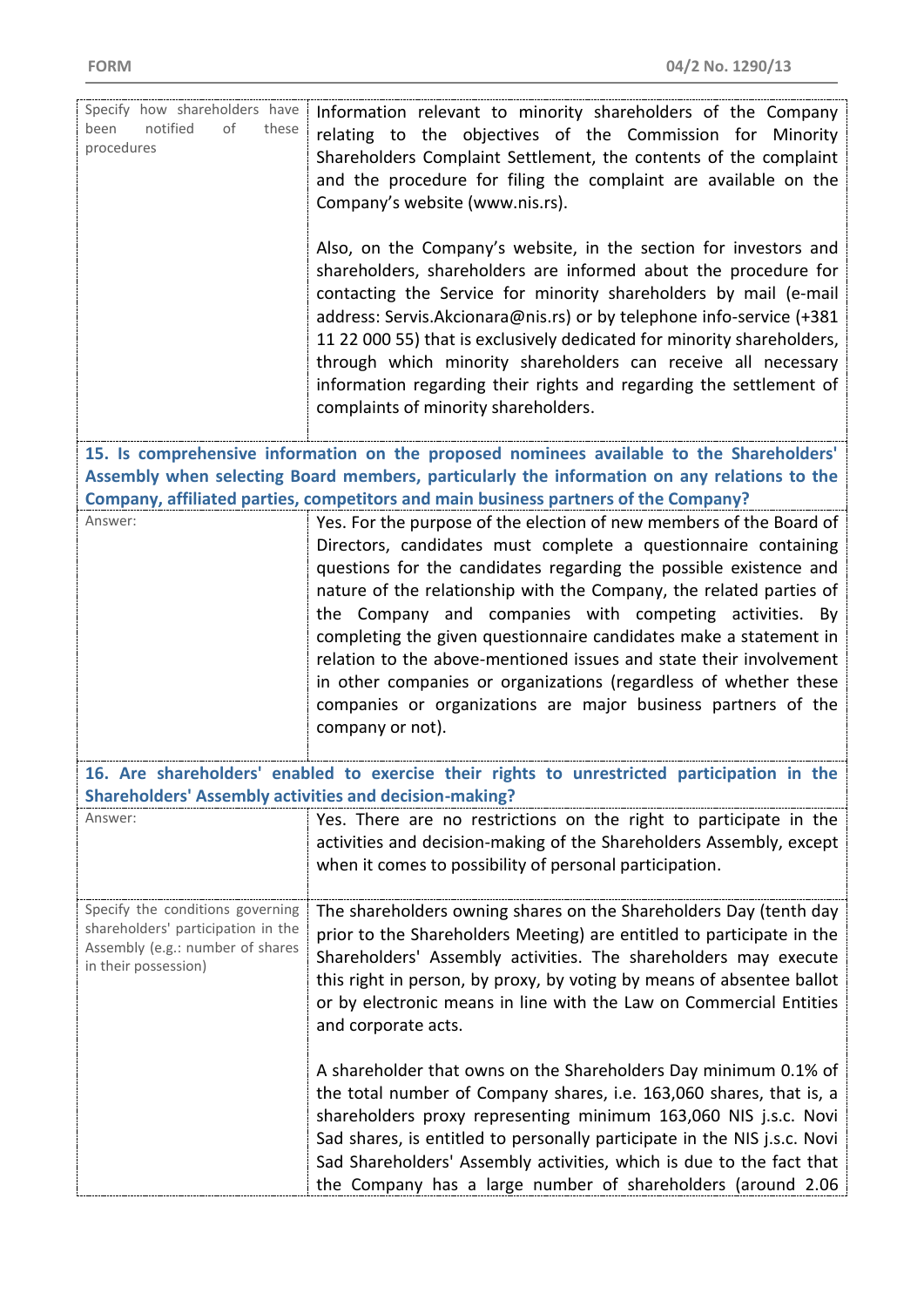|                                                                                                                                                                                                                                              | million) and in such circumstances a census is a necessity so as not<br>to risk efficiency and rationality in terms of planning and organising<br>meeting of the Shareholders Assembly.                                                                                                                                                                                                                                                                                                                                                                                                                                                                                      |
|----------------------------------------------------------------------------------------------------------------------------------------------------------------------------------------------------------------------------------------------|------------------------------------------------------------------------------------------------------------------------------------------------------------------------------------------------------------------------------------------------------------------------------------------------------------------------------------------------------------------------------------------------------------------------------------------------------------------------------------------------------------------------------------------------------------------------------------------------------------------------------------------------------------------------------|
|                                                                                                                                                                                                                                              | The shareholders that own individually less than 0.1% of the total<br>number of NIS j.s.c. Novi Sad shares are entitled to participate in the<br>Shareholders' Assembly activities by a joint proxy or vote by<br>absentee ballot or by electronic means before the Shareholders<br>Assembly meeting in line with the Law on Commercial Entities and<br>Company acts.                                                                                                                                                                                                                                                                                                        |
| <b>BOARD OF DIRECTORS AND EXECUTIVE DIRECTORS</b>                                                                                                                                                                                            |                                                                                                                                                                                                                                                                                                                                                                                                                                                                                                                                                                                                                                                                              |
| 17. Which governance system has the Company set up?                                                                                                                                                                                          |                                                                                                                                                                                                                                                                                                                                                                                                                                                                                                                                                                                                                                                                              |
| one-tier system - Board of<br><b>Directors</b><br>(indicate Board members details,<br>with the following indications:<br>executive, non-executive<br>and<br>independent directors, and the<br>information<br>the<br>on<br>Board<br>Chairman) | One-tier governance structure.<br>The Board of Directors consists of executive and non-executive<br>directors. The Board of Directors consists of one executive member,<br>while all the other members are non-executive. Two of these non-<br>executive members are also independent members of the Board of<br>Directors who meet special criteria prescribed by the Law.                                                                                                                                                                                                                                                                                                  |
|                                                                                                                                                                                                                                              | The Board of Directors is comprised of the following members:<br>Vadim Yakovlev, Non-executive Director, Chairman of the Board<br>of Directors,<br>Kirill Tyurdenev, Executive Director, General Director,<br>Pavel Oderov, Non-executive Director,<br>$\blacksquare$<br>Alexey Yankevich, Non-executive Director,<br>Dmitry Shepelskiy, Non-executive Director,<br>Anatoly Cherner, Non-executive Director,<br>$\qquad \qquad \blacksquare$<br>Dejan Radenkovic, Non-executive Director,<br>Danica Draskovic, Non-executive Director,<br>Dragutin Matanovic, Non-executive Director,<br>Olga Vysotskaia, Independent Director,<br>Alexander Chepurin, Independent Director. |
| indicate<br>two-tier<br>system<br>Supervisory<br>Board<br>members<br>details, with the indication of the<br>independent member, as well as<br>information<br>the<br>on<br>the<br>Supervisory Board Chairman)                                 |                                                                                                                                                                                                                                                                                                                                                                                                                                                                                                                                                                                                                                                                              |
|                                                                                                                                                                                                                                              | 18. Do the Company acts define in more detail the competence of the Board of Directors, i.e. the                                                                                                                                                                                                                                                                                                                                                                                                                                                                                                                                                                             |
| <b>Company's Supervisory Board?</b>                                                                                                                                                                                                          |                                                                                                                                                                                                                                                                                                                                                                                                                                                                                                                                                                                                                                                                              |
| Answer:                                                                                                                                                                                                                                      | Yes. The scope of competence of the Board of Directors has been<br>defined in detail in the NIS j.s.c. Novi Sad Articles of Association (No.<br>70/SA-od/XI-10a dated 27 June 2019 (consolidated text)) which is<br>available on the Company website (www.nis.rs).                                                                                                                                                                                                                                                                                                                                                                                                           |
|                                                                                                                                                                                                                                              |                                                                                                                                                                                                                                                                                                                                                                                                                                                                                                                                                                                                                                                                              |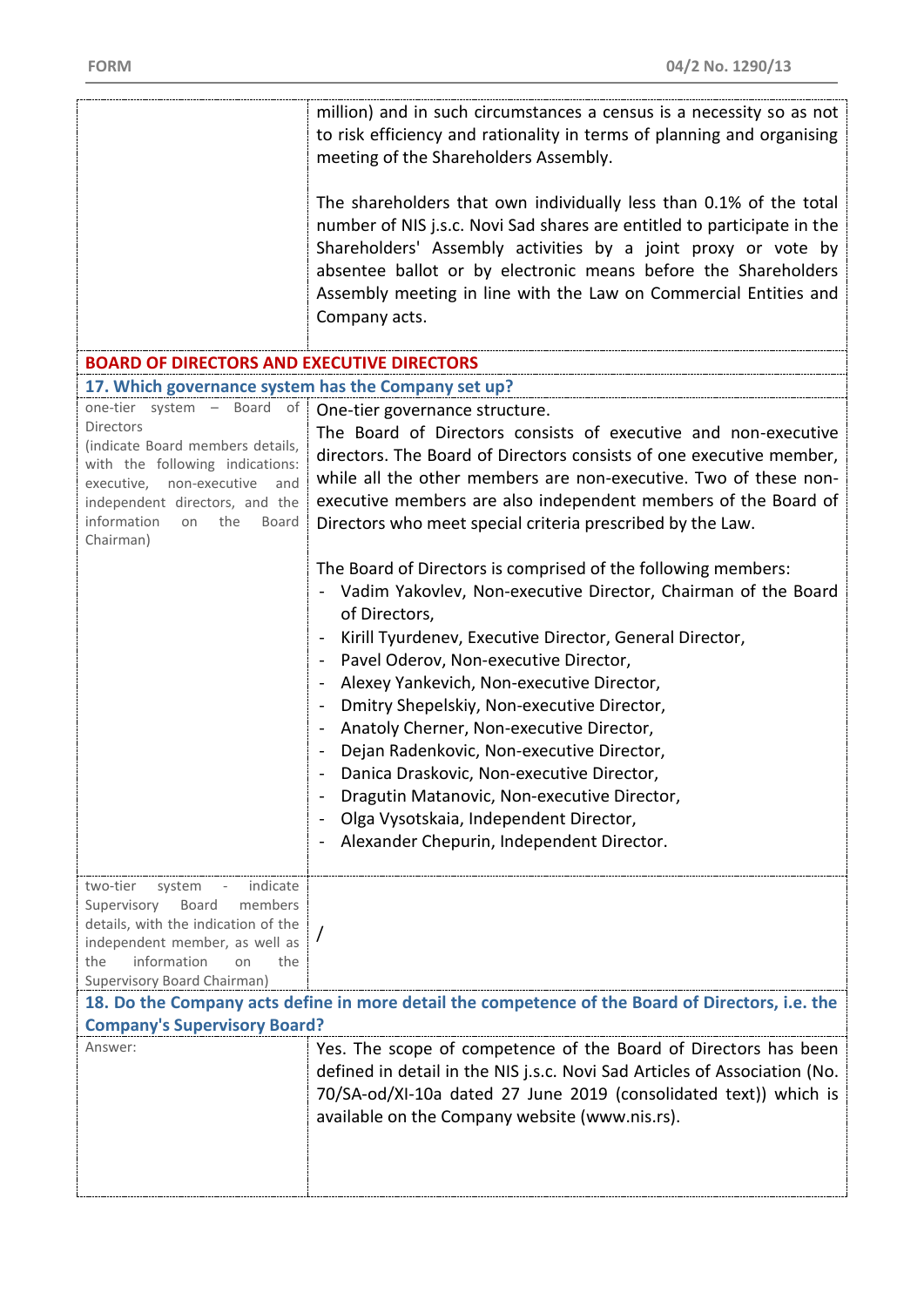| 19. Do the Company acts define criteria for required expert and professional knowledge and   |                                                                                                         |  |
|----------------------------------------------------------------------------------------------|---------------------------------------------------------------------------------------------------------|--|
|                                                                                              | experience, as well as other conditions for appointment of Board members?                               |  |
| Answer:                                                                                      | Yes. The conditions that a nominee ought to meet to be appointed                                        |  |
|                                                                                              | member of the Board of Directors are set forth in the NIS j.s.c. Novi                                   |  |
|                                                                                              | Sad Articles of Association (No. 70/SA-od/XI-10a dated 27 June 2019                                     |  |
|                                                                                              | (consolidated text)) and NIS j.s.c. Novi Sad Code of Corporate                                          |  |
|                                                                                              | Governance (No. 85/OD-od/XXVI-3a dated 27 January 2014) which                                           |  |
|                                                                                              | are available on the Company website (www.nis.rs).                                                      |  |
|                                                                                              | 20. Does the Board of Directors prepare analyses and assessments of the quality and efficiency of       |  |
|                                                                                              | its activities minimum once per year, and propose measures and activities for their                     |  |
|                                                                                              | improvement, notifying shareholders of the above measures?                                              |  |
| Answer:                                                                                      | Yes. The Report on the Analysis of the Operation of the Board of                                        |  |
|                                                                                              | Directors and Commissions of the Board of Directors of NIS j.s.c.                                       |  |
|                                                                                              | Novi Sad for the period 16 April 2020 - 15 April 2021 was adopted                                       |  |
|                                                                                              | under the Shareholders' Assembly Decision at the XIII Ordinary                                          |  |
|                                                                                              | meeting of the Shareholders Assembly held on29 June 2021. The                                           |  |
|                                                                                              | Assembly Decision and the above Report are available on the                                             |  |
|                                                                                              | Company website (www.nis.rs).                                                                           |  |
|                                                                                              | 21. Are independent directors, i.e. independent members of the Supervisory Board under any              |  |
|                                                                                              | obligation to inform the Company and its shareholders of all changes which may affect their             |  |
| status in terms of independence?                                                             |                                                                                                         |  |
| Answer:                                                                                      | Yes. The Contract on Rights and Obligations between NIS j.s.c Novi                                      |  |
|                                                                                              | Sad and Board of Directors Independent Member (the Contract form                                        |  |
|                                                                                              | was approved by the Shareholders Assembly and is available on the                                       |  |
|                                                                                              | Company website - www.nis.rs) stipulates that if the Board of                                           |  |
|                                                                                              | Directors independent member during his/her term has ceased to                                          |  |
|                                                                                              | fulfil conditions for selection of Board of Directors independent                                       |  |
|                                                                                              | member or member, he/she shall notify the Board of Directors<br>Chairman thereof without further delay. |  |
|                                                                                              |                                                                                                         |  |
|                                                                                              | 22. Has the Company adopted a transparent and publicly available remunerations policy for the           |  |
| Board of Directors members and is the remuneration amount dependent on their contribution to |                                                                                                         |  |
| attaining corporate financial and non-financial results and business goals?                  |                                                                                                         |  |
| Answer:                                                                                      | Yes. The Remunerations Policy for the Board of Directors members                                        |  |
|                                                                                              | and members of the Commissions of the Board of Directors of the                                         |  |
|                                                                                              | Company (No.: 70/VIII-12a dated 28 June 2016) was adopted by the                                        |  |
|                                                                                              | Shareholders Assembly. Remuneration policy provides for a fixed                                         |  |
|                                                                                              | remuneration of members of the Board of Directors and                                                   |  |
|                                                                                              | Commissions of the Board of Directors.                                                                  |  |
|                                                                                              | Remuneration policy also prescribes that there is a long-term                                           |  |
|                                                                                              | Incentive program for non-executive directors and members of                                            |  |
|                                                                                              | management bodies of NIS j.s.c. Novi Sad, which is regulated in                                         |  |
|                                                                                              | detail by a special rulebook and whose main objectives and tasks are                                    |  |
|                                                                                              | to connect the interests of participants in the Program with the long-                                  |  |
|                                                                                              | term interests of the Company and the Company's shareholders,                                           |  |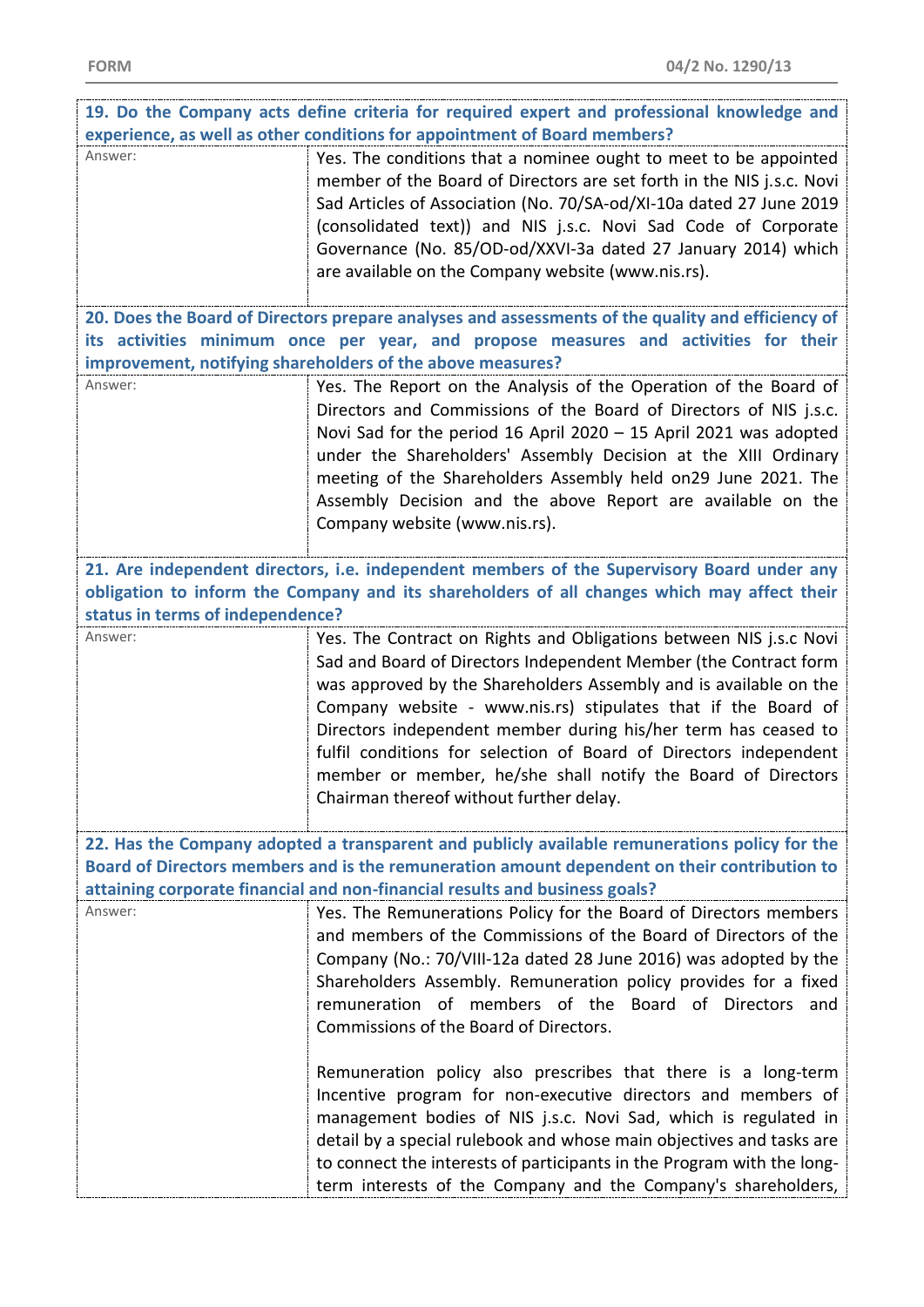|                                                                                                                                                                                                                                                                          | providing incentives for participants in the program that enables<br>long-term sustainable development of the Company and the<br>realization of its strategic goals, and which is appropriately aligned<br>with the capabilities and needs of the Company and also connecting<br>incentives for Program participants with positive results of the<br>Company during the period of time that is sufficient to establish that<br>additional value for the shareholders of the Company has been<br>created.<br>The Remunerations Policy for the Board of Directors members and<br>members of the Commissions of the Board of Directors of the<br>Company is publicly available on the Company website (www.nis.rs).                                                                                                                                                                                                                                                                                                                                                                                                                                                                                                                                                                                                                                                                                                                                                                                                                                                                            |
|--------------------------------------------------------------------------------------------------------------------------------------------------------------------------------------------------------------------------------------------------------------------------|---------------------------------------------------------------------------------------------------------------------------------------------------------------------------------------------------------------------------------------------------------------------------------------------------------------------------------------------------------------------------------------------------------------------------------------------------------------------------------------------------------------------------------------------------------------------------------------------------------------------------------------------------------------------------------------------------------------------------------------------------------------------------------------------------------------------------------------------------------------------------------------------------------------------------------------------------------------------------------------------------------------------------------------------------------------------------------------------------------------------------------------------------------------------------------------------------------------------------------------------------------------------------------------------------------------------------------------------------------------------------------------------------------------------------------------------------------------------------------------------------------------------------------------------------------------------------------------------|
|                                                                                                                                                                                                                                                                          | 23. Has the Company's board, apart from the law-prescribed Audit commission, formed any<br>other Commissions as well, specifically other expert advisory bodies?                                                                                                                                                                                                                                                                                                                                                                                                                                                                                                                                                                                                                                                                                                                                                                                                                                                                                                                                                                                                                                                                                                                                                                                                                                                                                                                                                                                                                            |
| Answer:                                                                                                                                                                                                                                                                  | Yes.                                                                                                                                                                                                                                                                                                                                                                                                                                                                                                                                                                                                                                                                                                                                                                                                                                                                                                                                                                                                                                                                                                                                                                                                                                                                                                                                                                                                                                                                                                                                                                                        |
| the<br>the<br>Specify<br>name<br>of<br>Commission and/or bodies, if<br>any, including the number of<br>members and description<br>of<br>tasks,<br>assigned<br>as<br>well<br>as<br>Company's acts which stipulate<br>appointment of these bodies and<br>their competence. | Commission<br>the<br>The<br>Appointment<br>and<br>Government<br>and<br>Remunerations Commission are established by Rules of Procedure of<br>the NIS j.s.c. Novi Sad Board of Directors and Commissions of the<br>Board of Directors (number 85/1-3a dated on 25 June 2012). These<br>Rules, inter alia, provide that each Commission of the Board of<br>Directors shall consist of three members, as well as the competences<br>of each Commission of the Board of Directors and their working<br>procedures.<br>Appointment and Government Commission has the following<br>competences:<br>Proposing candidates for the Board of Directors members,<br>along with its opinion and recommendation for appointment;<br>Proposing requirements to be met by the candidates for the<br>Board of Directors members and the Board of Directors<br>members appointment procedure;<br>At least once a year, preparing the report on the adequacy of<br>the Board of Directors constitution, and the number of the<br>Board of Directors members, including recommendations in<br>relation to these issues;<br>Reviewing of the candidates for the management bodies in<br>subsidiaries and other companies in which NIS j.s.c. Novi Sad<br>has an equity interest in,<br>Reviewing of personnel policy of the Company related to<br>$\blacksquare$<br>recruitment of persons for managerial positions in the<br>Company and performing other duties related to personnel<br>policy which are delegated to it by the Board of Directors.<br>Remunerations Commission has the following competences: |
|                                                                                                                                                                                                                                                                          | Preparation of the Draft Decision on the policy of<br>remuneration for the Board of Directors executive members;                                                                                                                                                                                                                                                                                                                                                                                                                                                                                                                                                                                                                                                                                                                                                                                                                                                                                                                                                                                                                                                                                                                                                                                                                                                                                                                                                                                                                                                                            |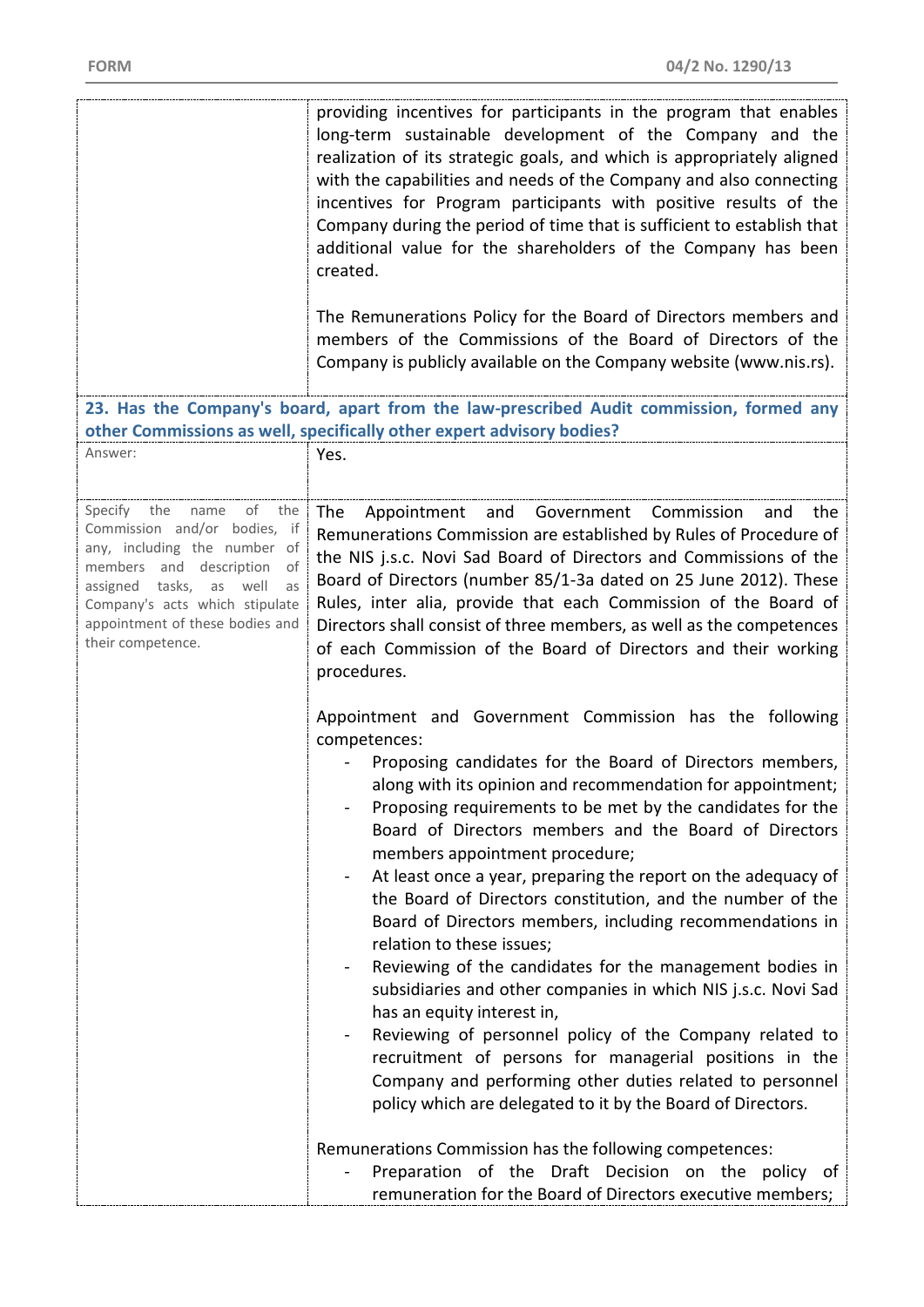|                                                                                                                                                                                                                                                                                                                                         | Giving proposal on the amount and structure<br>of<br>remuneration for each executive member of the Board of<br>Directors individually, as well as the proposal of<br>remuneration for the auditor;<br>At least once a year, preparation of the report for the<br>Shareholders' Assembly meeting, regarding assessment of<br>the amount and structure of remunerations for each<br>member of the Board of Directors; and<br>Giving recommendations to the executive members of the<br>Board of Directors regarding the amount and structure of<br>remunerations for the persons occupying managerial<br>positions in the Company and performing other duties<br>related to personnel policy which are delegated to it by the<br>Board of Directors. |
|-----------------------------------------------------------------------------------------------------------------------------------------------------------------------------------------------------------------------------------------------------------------------------------------------------------------------------------------|----------------------------------------------------------------------------------------------------------------------------------------------------------------------------------------------------------------------------------------------------------------------------------------------------------------------------------------------------------------------------------------------------------------------------------------------------------------------------------------------------------------------------------------------------------------------------------------------------------------------------------------------------------------------------------------------------------------------------------------------------|
|                                                                                                                                                                                                                                                                                                                                         | 24. Are the remunerations which are paid to the Company's Commission members included in                                                                                                                                                                                                                                                                                                                                                                                                                                                                                                                                                                                                                                                           |
| framework defined by the Company's assembly?                                                                                                                                                                                                                                                                                            | the remunerations policy for the Company's Commission members, i.e. determined within the                                                                                                                                                                                                                                                                                                                                                                                                                                                                                                                                                                                                                                                          |
| Answer:                                                                                                                                                                                                                                                                                                                                 | Yes. The Remunerations policy for the members of the Board of<br>Directors and members of the Commissions of the Board of<br>Directors of the Company was adopted by Shareholders Assembly<br>(number: 70/VIII-12a dated 28 June 2016) regulates the amount of<br>remunerations which are paid to the members of the Commissions<br>the Board of Directors.                                                                                                                                                                                                                                                                                                                                                                                        |
|                                                                                                                                                                                                                                                                                                                                         | The remuneration policy for the members of the Board of Directors<br>and members of the Commissions of the Board of Directors of the<br>Company is publicly available on the Company website (www.nis.rs).                                                                                                                                                                                                                                                                                                                                                                                                                                                                                                                                         |
| directors?                                                                                                                                                                                                                                                                                                                              | 25. Do the Company's acts clearly define the authorizations and responsibilities of the executive                                                                                                                                                                                                                                                                                                                                                                                                                                                                                                                                                                                                                                                  |
| Answer:                                                                                                                                                                                                                                                                                                                                 | Articles of Association of NIS j.s.c. Novi Sad (No. 70/SA-od/XI-10a<br>dated 27 June 2019 (consolidated text)), has specifically defined<br>competences and responsibilities of the executive director who<br>performs the duty of Company General Director, while the<br>competences and responsibilities of the Company General Director<br>in respect of employment are defined in special acts.                                                                                                                                                                                                                                                                                                                                                |
| Specify the Company acts which<br>regulate these issues. In case of<br>companies with a<br>one-tier<br>system, state the manner and the<br>acts which set border between<br>the tasks and authorities of<br>executive<br>and<br>non-executive<br>directors. In case of a two-tier<br>system, state if the executive<br>board is formed. | The Articles of Association of NIS j.s.c. Novi Sad (No. 70/SA-od/XI-<br>10a dated 27 June 2019 (consolidated text)) define the competences<br>of the Board of Directors and the Company General Director, being<br>determined that only the General Director represents the Company<br>in the internal and external transactions.                                                                                                                                                                                                                                                                                                                                                                                                                  |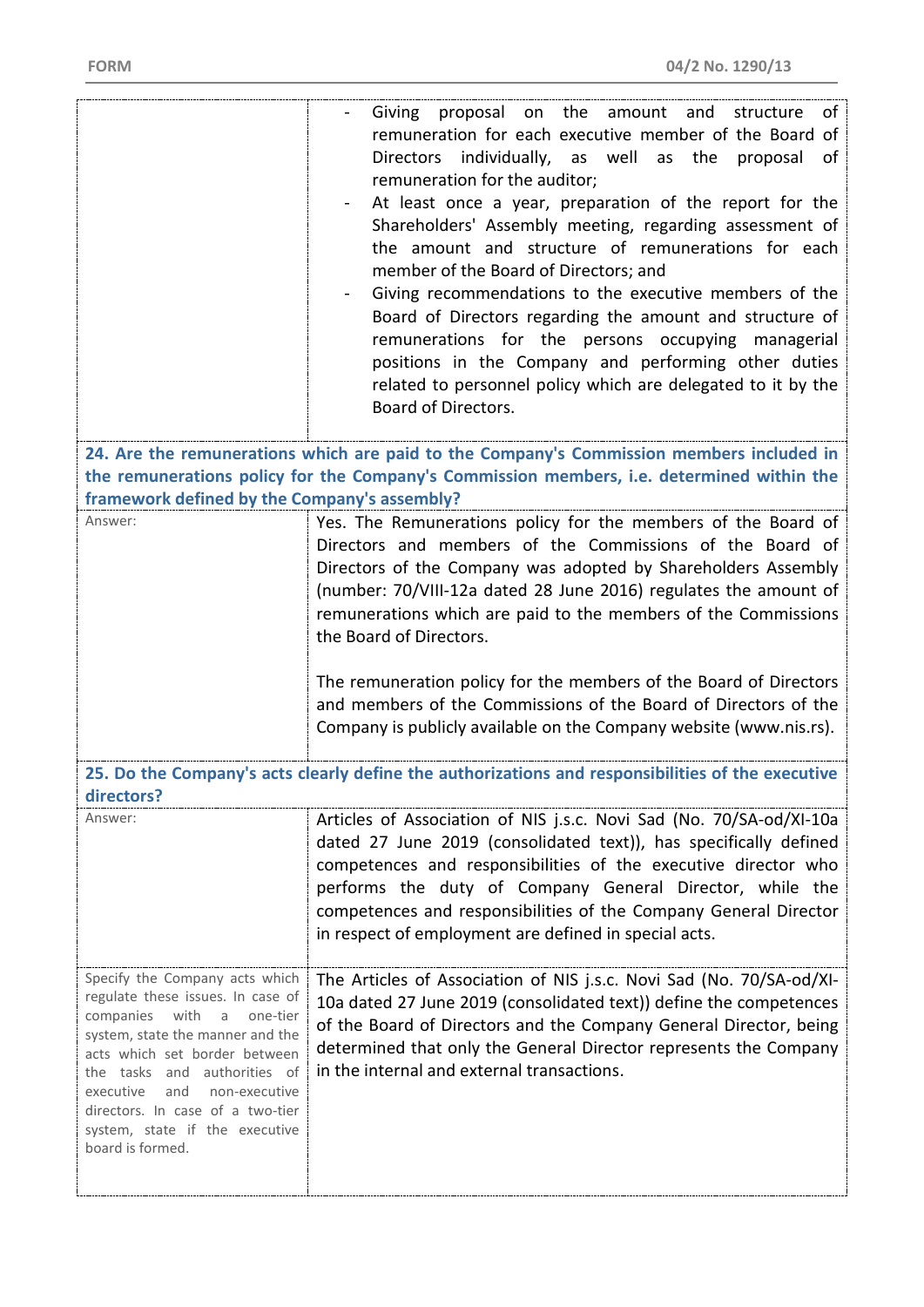| 26. Do the Company acts set the criteria which define the required expert and professional                                                                                                                                                                                                                                                                                                                                                      |                                                                                                                                                                                                                                                                                                                                                                                                                                                                                                                                                                                                                                                                                                                                                                                                                                                                                                                                                                                     |  |
|-------------------------------------------------------------------------------------------------------------------------------------------------------------------------------------------------------------------------------------------------------------------------------------------------------------------------------------------------------------------------------------------------------------------------------------------------|-------------------------------------------------------------------------------------------------------------------------------------------------------------------------------------------------------------------------------------------------------------------------------------------------------------------------------------------------------------------------------------------------------------------------------------------------------------------------------------------------------------------------------------------------------------------------------------------------------------------------------------------------------------------------------------------------------------------------------------------------------------------------------------------------------------------------------------------------------------------------------------------------------------------------------------------------------------------------------------|--|
| knowledge and experience, as well as other requirements that a person must meet to be                                                                                                                                                                                                                                                                                                                                                           |                                                                                                                                                                                                                                                                                                                                                                                                                                                                                                                                                                                                                                                                                                                                                                                                                                                                                                                                                                                     |  |
| appointed an executive director?                                                                                                                                                                                                                                                                                                                                                                                                                |                                                                                                                                                                                                                                                                                                                                                                                                                                                                                                                                                                                                                                                                                                                                                                                                                                                                                                                                                                                     |  |
| Answer:                                                                                                                                                                                                                                                                                                                                                                                                                                         | Articles of Association of NIS j.s.c. Novi Sad (No. 70/SA-od/XI-10a<br>dated 27 June 2019 (consolidated text)) and the Code of Corporate<br>Governance of NIS j.s.c. Novi Sad (No. 85/OD-od/XXVI-3a dated 27<br>January 2014) define the general requirements for the appointment<br>of the Board of Directors members, while the criteria that define the<br>necessary technical and professional knowledge and experience as<br>well as other conditions which must be met by executive director<br>who performs the duty of General Director that are based on<br>employment in the Company are defined in special acts.                                                                                                                                                                                                                                                                                                                                                         |  |
| tier system?                                                                                                                                                                                                                                                                                                                                                                                                                                    | 27. Has the process of work evaluation of executive directors by the non-executive directors of<br>the Board of Directors, or by Supervisory Board, been established and is applied, in case of a two-                                                                                                                                                                                                                                                                                                                                                                                                                                                                                                                                                                                                                                                                                                                                                                              |  |
| Answer:                                                                                                                                                                                                                                                                                                                                                                                                                                         | Yes. Assessment of the Company's General Director and senior<br>management of the Company by the Board of Directors is based on<br>pre-defined key performance indicators and results of fulfilment of<br>these indicators in the relevant time period, and it is defined by a<br>special decision of the Board of Directors of the Company.                                                                                                                                                                                                                                                                                                                                                                                                                                                                                                                                                                                                                                        |  |
| financial results and the Company's business objectives?                                                                                                                                                                                                                                                                                                                                                                                        | 28. Do the remunerations for the Executive Board members comprise the fixed and variable<br>parts (bonuses, motivation, etc.) depending on their performance in achieving financial and non-                                                                                                                                                                                                                                                                                                                                                                                                                                                                                                                                                                                                                                                                                                                                                                                        |  |
| Answer:                                                                                                                                                                                                                                                                                                                                                                                                                                         | Since the one-tier system is applied in the Company, the Company<br>does not have the executive board.                                                                                                                                                                                                                                                                                                                                                                                                                                                                                                                                                                                                                                                                                                                                                                                                                                                                              |  |
| Does the Company have efficient mechanisms to provide the accurate, timely,<br>29.<br>comprehensive, and egalitarian reporting to the Company's board members by the executive<br>directors, specifically, which procedure is applied when reporting to the non-executive directors<br>and/or members of the supervisory board on all issues relevant to business operations, financial<br>status, and potential risks to the Company's assets? |                                                                                                                                                                                                                                                                                                                                                                                                                                                                                                                                                                                                                                                                                                                                                                                                                                                                                                                                                                                     |  |
| Answer:                                                                                                                                                                                                                                                                                                                                                                                                                                         | Yes. Non-executive members of the Board of Directors are regularly<br>reported by the Company's General Director on all issues that affect<br>the business, financial position and the risks involved in the<br>operations of the Company and all that through appropriate forms<br>of financial and management reporting (quarterly and annual<br>financial statements and consolidated financial<br>statements,<br>quarterly and annual reports, reports on the analysis of business and<br>outlook for the future period, the reports on the implementation of<br>decisions and orders of the Board of Directors, etc.).<br>The Board of Directors approves/adopts its own Work plan for each<br>business year, which includes the range of issues that must be<br>discussed by the Board of Directors in accordance with regulatory<br>requirements, needs of the business and needs for reporting to the<br>members of the Board of Directors. In a given work plan timetables |  |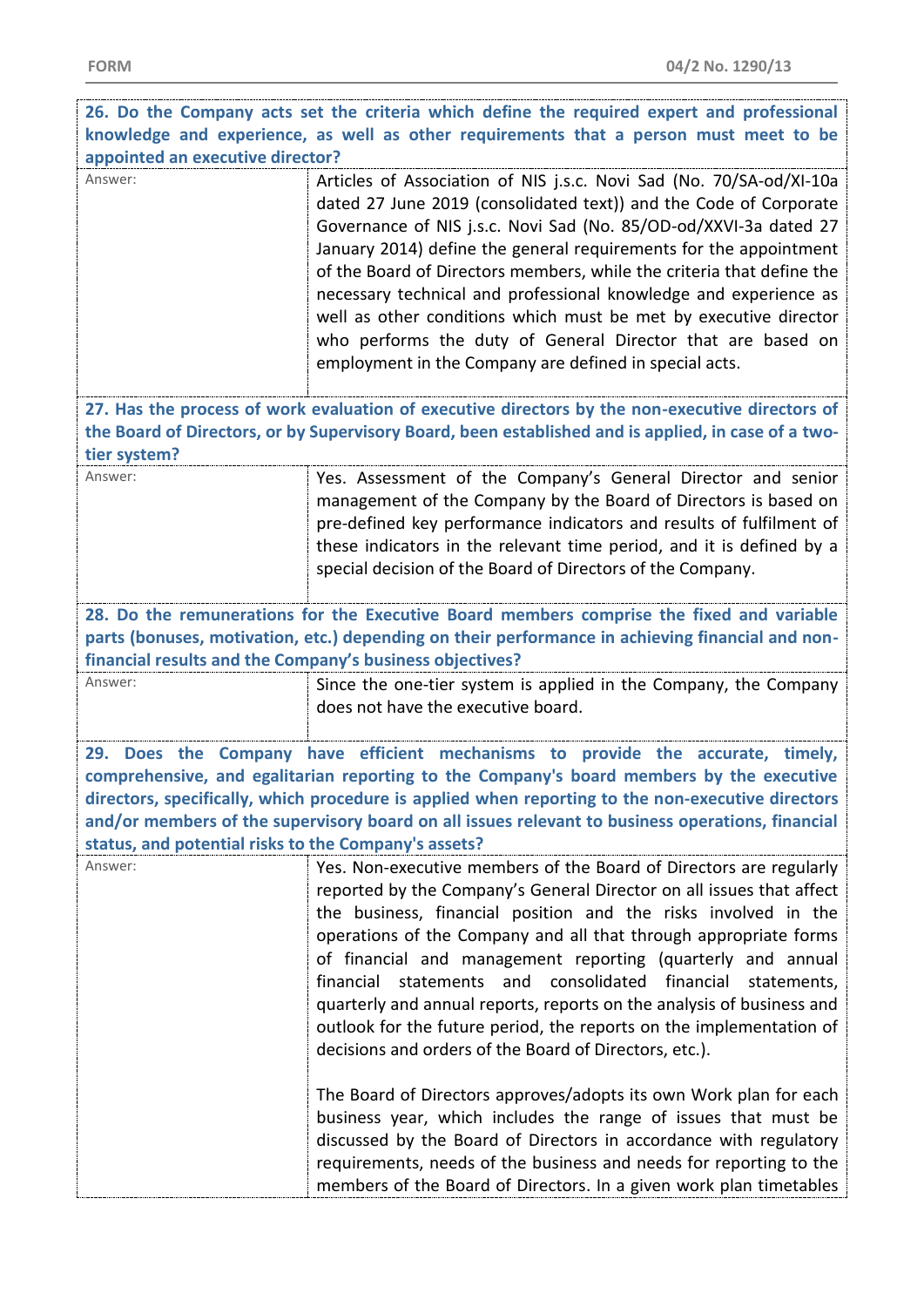|                                                                      | are set for review of the given questions at the meeting of the Board<br>of Directors, while the procedures and deadlines for the timely<br>preparation of relevant materials for the members of the Board of<br>Directors of the Company are regulated by Company Standard SD-<br>10.02.07: Providing the activities of NIS j.s.c. Novi Sad bodies,<br>version 4.2 dated 29 September 2016. |
|----------------------------------------------------------------------|----------------------------------------------------------------------------------------------------------------------------------------------------------------------------------------------------------------------------------------------------------------------------------------------------------------------------------------------------------------------------------------------|
|                                                                      | 30. Do the executive directors report to the Company's board on the issues under Art. 416 of the                                                                                                                                                                                                                                                                                             |
|                                                                      | Law on Commercial Entities, specifically in terms of giving qualitative opinion and analysis of                                                                                                                                                                                                                                                                                              |
|                                                                      | important issues which significantly impacted Company's operations in the reporting period,                                                                                                                                                                                                                                                                                                  |
|                                                                      | including the view and analysis of significant Company's business risks and future long and short-                                                                                                                                                                                                                                                                                           |
| term perspectives of the Company?                                    |                                                                                                                                                                                                                                                                                                                                                                                              |
| Answer:                                                              | Yes. In view of the matters referred to in Article 416 of the Law on                                                                                                                                                                                                                                                                                                                         |
|                                                                      |                                                                                                                                                                                                                                                                                                                                                                                              |
|                                                                      | Commercial Entities, members of the Board of Directors are                                                                                                                                                                                                                                                                                                                                   |
|                                                                      | reported on a quarterly basis through special reports on the analysis                                                                                                                                                                                                                                                                                                                        |
|                                                                      | of the business in the previous period and outlook for the future                                                                                                                                                                                                                                                                                                                            |
|                                                                      | period (until the end of the current fiscal year).                                                                                                                                                                                                                                                                                                                                           |
|                                                                      |                                                                                                                                                                                                                                                                                                                                                                                              |
| Indicate issues that have been<br>reported<br>the<br>Company's<br>to | Members of the Board of Directors are informed about the analysis                                                                                                                                                                                                                                                                                                                            |
| board.                                                               | of the Company's business operations, which among other things                                                                                                                                                                                                                                                                                                                               |
|                                                                      | included questions related to:                                                                                                                                                                                                                                                                                                                                                               |
|                                                                      | operations, earnings and financial condition of the Company,                                                                                                                                                                                                                                                                                                                                 |
|                                                                      | (financial and economic indicators)                                                                                                                                                                                                                                                                                                                                                          |
|                                                                      | profitability of the business of the Company,                                                                                                                                                                                                                                                                                                                                                |
|                                                                      | market trends in the region,                                                                                                                                                                                                                                                                                                                                                                 |
|                                                                      | key business events and activities that are of significant<br>$\blacksquare$                                                                                                                                                                                                                                                                                                                 |
|                                                                      | importance to the Company's operations and liquidity,                                                                                                                                                                                                                                                                                                                                        |
|                                                                      | the status of implementation of development projects of the                                                                                                                                                                                                                                                                                                                                  |
|                                                                      | Company,                                                                                                                                                                                                                                                                                                                                                                                     |
|                                                                      | other important issues related to current and future                                                                                                                                                                                                                                                                                                                                         |
|                                                                      | operations of the Company.                                                                                                                                                                                                                                                                                                                                                                   |
|                                                                      |                                                                                                                                                                                                                                                                                                                                                                                              |
|                                                                      | 31. Does the Company have the function of the corporate secretary and, if yes, specify the                                                                                                                                                                                                                                                                                                   |
| assigned duties and responsibilities.                                |                                                                                                                                                                                                                                                                                                                                                                                              |
| Answer:                                                              | Yes. The corporate secretary is appointed by the Board of Directors.                                                                                                                                                                                                                                                                                                                         |
|                                                                      | There is also the Corporate Secretary Sector in the Company.                                                                                                                                                                                                                                                                                                                                 |
|                                                                      | Pursuant to the Company Articles of Association, the Corporate                                                                                                                                                                                                                                                                                                                               |
|                                                                      | Secretary is specifically responsible for:                                                                                                                                                                                                                                                                                                                                                   |
|                                                                      | Preparation of meetings of the Shareholders' Assembly,                                                                                                                                                                                                                                                                                                                                       |
|                                                                      | Shareholders' Assembly Board for Supervision<br>over                                                                                                                                                                                                                                                                                                                                         |
|                                                                      | Operations and Procedure of Reporting to the NIS j.s.c. Novi                                                                                                                                                                                                                                                                                                                                 |
|                                                                      | Sad Shareholders and the Board of Directors, and minutes-                                                                                                                                                                                                                                                                                                                                    |
|                                                                      | taking;                                                                                                                                                                                                                                                                                                                                                                                      |
|                                                                      | Storing of all materials, minutes, and decisions from the                                                                                                                                                                                                                                                                                                                                    |
|                                                                      | meetings of the Shareholders' Assembly, Shareholders'                                                                                                                                                                                                                                                                                                                                        |
|                                                                      | Assembly Board for Supervision over Operations and                                                                                                                                                                                                                                                                                                                                           |
|                                                                      | Procedure of Reporting to the NIS j.s.c. Novi Sad                                                                                                                                                                                                                                                                                                                                            |
|                                                                      | Shareholders, and Board of Directors;                                                                                                                                                                                                                                                                                                                                                        |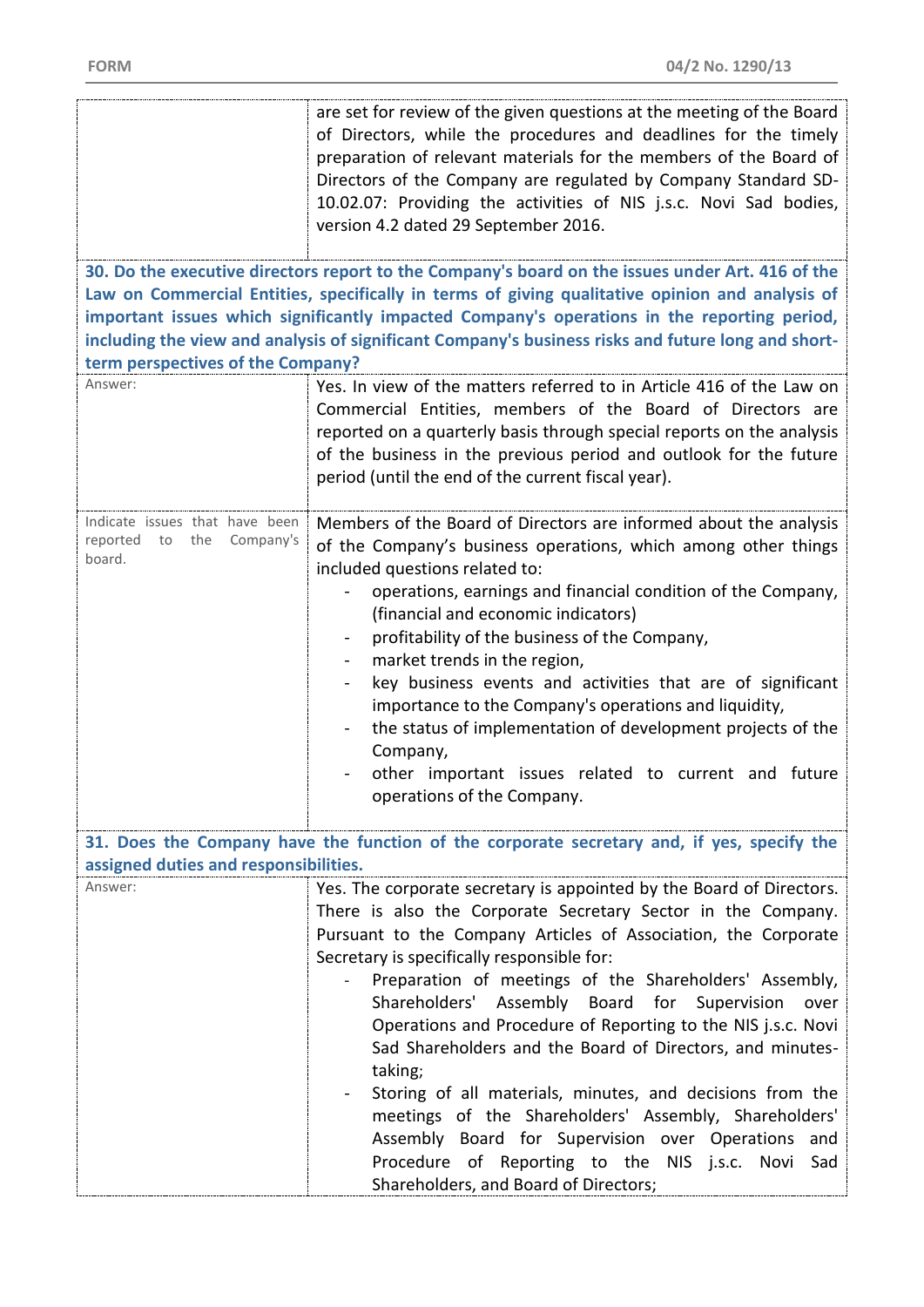|                                                                                                                                                                                                                                                                                                  | Communication between the Company and the Company's<br>shareholders and enabling access to the documents in<br>accordance with the law and company acts;<br>Compiling the list of company's shareholder in line with the<br>Company Articles of Association.<br>The Secretary's responsibilities are defined in the NIS j.s.c. Novi Sad<br>Articles of Association (number 70/SA-od/XI-10a dated 27 June 2019<br>(consolidated text)), which is available at the Company's website<br>(www.nis.rs).                                                                                                                                                                                                                                                                                                                                                                                               |
|--------------------------------------------------------------------------------------------------------------------------------------------------------------------------------------------------------------------------------------------------------------------------------------------------|---------------------------------------------------------------------------------------------------------------------------------------------------------------------------------------------------------------------------------------------------------------------------------------------------------------------------------------------------------------------------------------------------------------------------------------------------------------------------------------------------------------------------------------------------------------------------------------------------------------------------------------------------------------------------------------------------------------------------------------------------------------------------------------------------------------------------------------------------------------------------------------------------|
| <b>SUPERVISION AND CONTROL</b>                                                                                                                                                                                                                                                                   |                                                                                                                                                                                                                                                                                                                                                                                                                                                                                                                                                                                                                                                                                                                                                                                                                                                                                                   |
| 32. Is there the Audit Commission in the company?                                                                                                                                                                                                                                                |                                                                                                                                                                                                                                                                                                                                                                                                                                                                                                                                                                                                                                                                                                                                                                                                                                                                                                   |
| answer                                                                                                                                                                                                                                                                                           | Yes. The Board of Directors has adopted the Rules of procedure of<br>the Board of Directors and Commissions of the Board of Directors<br>(85/1-3a adopted dated 25 June 2012) by which, among others, the<br>Commissions of the Board of Directors are formed (including the<br>Audit Commission), their competences, number of members, their<br>mandate and work procedures are defined.                                                                                                                                                                                                                                                                                                                                                                                                                                                                                                        |
| Specify the composition of the<br>Audit Commission, and if the<br>Commission's Chairman is an<br>independent Chairman/member<br>of the Supervisory Board, as well<br>as if at least one member of the<br>Commission is an authorized<br>appointed<br>auditor<br>the<br>by<br>Company's assembly? | The members of the Audit Commission are:<br>-Olga Vysotskaia, Chairman of the Audit Commission,<br>-Dejan Radenkovic, a member of the Audit Commission and<br>-Alexey Urusov, a member of the Audit Commission.<br>Chairman of the Audit Commission is an independent member of the<br>Board of Directors. Also, the Chairman of the Audit Commission is a<br>person who has adequate knowledge and experience in finance and<br>accounting, which is also independent of the Company in<br>accordance with the requirements of Article 410 Paragraph 5 of the<br>Law on Commercial Entities. In addition to the Chairman, the<br>members of the Audit Commission also possess<br>adequate<br>knowledge and experience in finance and accounting.<br>In accordance with Article 409 Law on Commercial Entities all<br>members of the Audit Commission are appointed by the Board of<br>Directors. |
|                                                                                                                                                                                                                                                                                                  | 33. Are there any bodies and/or persons appointed for the activity of internal audit?                                                                                                                                                                                                                                                                                                                                                                                                                                                                                                                                                                                                                                                                                                                                                                                                             |
| answer                                                                                                                                                                                                                                                                                           | Yes. The Company has established a Function for internal audit and<br>risk management. It helps the Company to accomplish its objectives<br>by bringing a systematic, disciplined approach to evaluating and<br>improving the effectiveness of risk management, internal controls<br>and corporate governance. Function for internal audit and risk<br>management performs affairs within its competence in accordance<br>with the relevant legal regulations, International Standards for the<br>Professional Practice of Internal Auditing and the internal<br>regulations adopted in the Company.                                                                                                                                                                                                                                                                                              |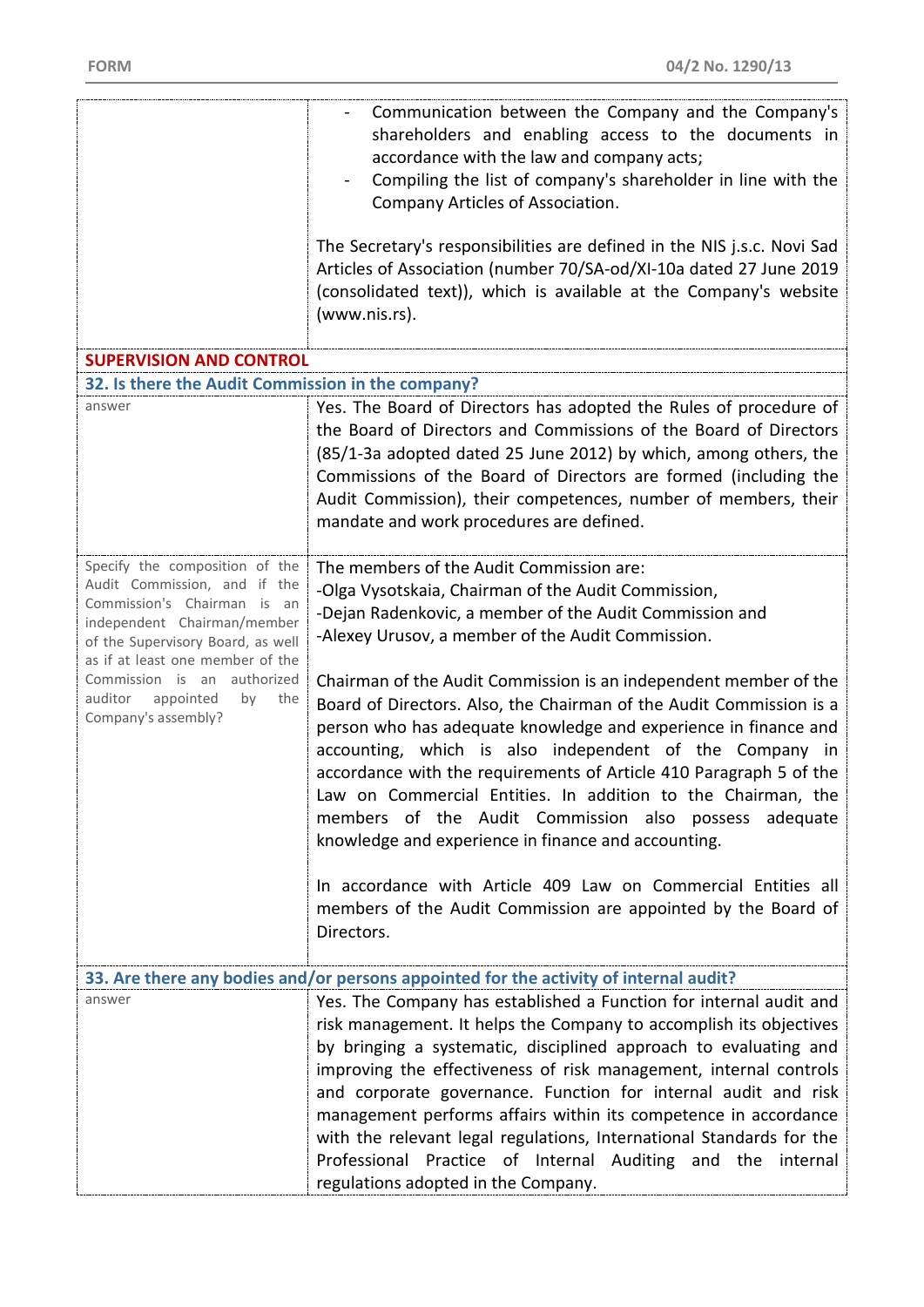|                                                                                                                                                                                                                                                                                                                                                  | Activity of NIS j.s.c. Novi Sad Internal Audit was given by an<br>independent evaluator an assessment of compliance with the<br>International Standards for the Professional Practice of Internal<br>Auditing and the Code of Ethics of the Global Institute of Internal<br>Auditors.<br>The Internal Audit Charter defines protection measures in order to<br>ensure the independence and objectivity of internal audit in the<br>process of risk management in the Company. The Function for<br>internal audit and risk management reports to the Audit Committee<br>of the Board of Directors on the results of its work four times a year.                                                                                                                             |  |
|--------------------------------------------------------------------------------------------------------------------------------------------------------------------------------------------------------------------------------------------------------------------------------------------------------------------------------------------------|----------------------------------------------------------------------------------------------------------------------------------------------------------------------------------------------------------------------------------------------------------------------------------------------------------------------------------------------------------------------------------------------------------------------------------------------------------------------------------------------------------------------------------------------------------------------------------------------------------------------------------------------------------------------------------------------------------------------------------------------------------------------------|--|
| Specify<br>the<br>Company<br>act<br>governing<br>these<br>issues<br>and<br>specify<br>requirements<br>for<br>appointing the person in charge<br>of these tasks, as well as the data<br>on the person discharging these<br>duties and the person who fulfils<br>the requirements defined for an<br>internal auditor in compliance<br>with the law | Company acts which regulate matters related to internal supervision<br>are: the Articles of Association of NIS j.s.c. Novi Sad (No. 70/SA-<br>od/XI-10a dated 27 June 2019 (consolidated text)), NIS j.s.c. Novi Sad<br>Code of Corporate Governance (No. 85/OD-od/XXVI-3a dated 27<br>January 2014), The Rules of Procedure of the Board of Directors and<br>Commissions of Board of Directors (No. 85/1-3a dated 25 June<br>2012), The Internal Audit Charter (85-3/OD-od/24-2 dated 27<br>January 2022), Risk Management and Internal Control Policy (PO-<br>13.00.02 dated 28 December 2020), Company Standard - Internal<br>Audit Management (SD-13.01.03 dated 22 September 2021) and<br>Company Standard - Risk Management (SD-13.02.01 dated 24<br>December 2021). |  |
|                                                                                                                                                                                                                                                                                                                                                  | The person in charge of activities of internal supervision is Jelena<br>Popara who is at the same time the Director of Function for internal<br>audit and risk management. The person in charge of internal<br>supervision is obliged to regularly report to Audit Commission of the<br>Board of Directors on conducted supervision, in accordance with the<br>established Plan of the sessions of this body. This person fulfils all<br>the requirements for an internal auditor in accordance with the legal<br>regulations.                                                                                                                                                                                                                                             |  |
| 34. Do the Company acts more specifically regulate the issues under Article 452 of the Law on<br><b>Commercial Entities?</b>                                                                                                                                                                                                                     |                                                                                                                                                                                                                                                                                                                                                                                                                                                                                                                                                                                                                                                                                                                                                                            |  |
| answer                                                                                                                                                                                                                                                                                                                                           | Since the Function for internal audit and risk management was<br>established in the Company, which deals with issues of internal audit<br>(internal supervision), questions from Article 452 of the Law on<br>Commercial Entities are largely regulated by The Internal Audit<br>Charter, Risk Management and Internal Control Policy, Company<br>Standard - Internal Audit Management and Company Standard - Risk<br>Management.                                                                                                                                                                                                                                                                                                                                          |  |
| Specify the manner in which the<br>mutual rights and obligation of<br>persons responsible for<br>the<br>internal audit and the Audit                                                                                                                                                                                                             | The person responsible for internal supervision is appointed by the<br>Board of Directors on the proposal of the Audit Commission of the<br>Board of Directors. About conducted supervision this person                                                                                                                                                                                                                                                                                                                                                                                                                                                                                                                                                                    |  |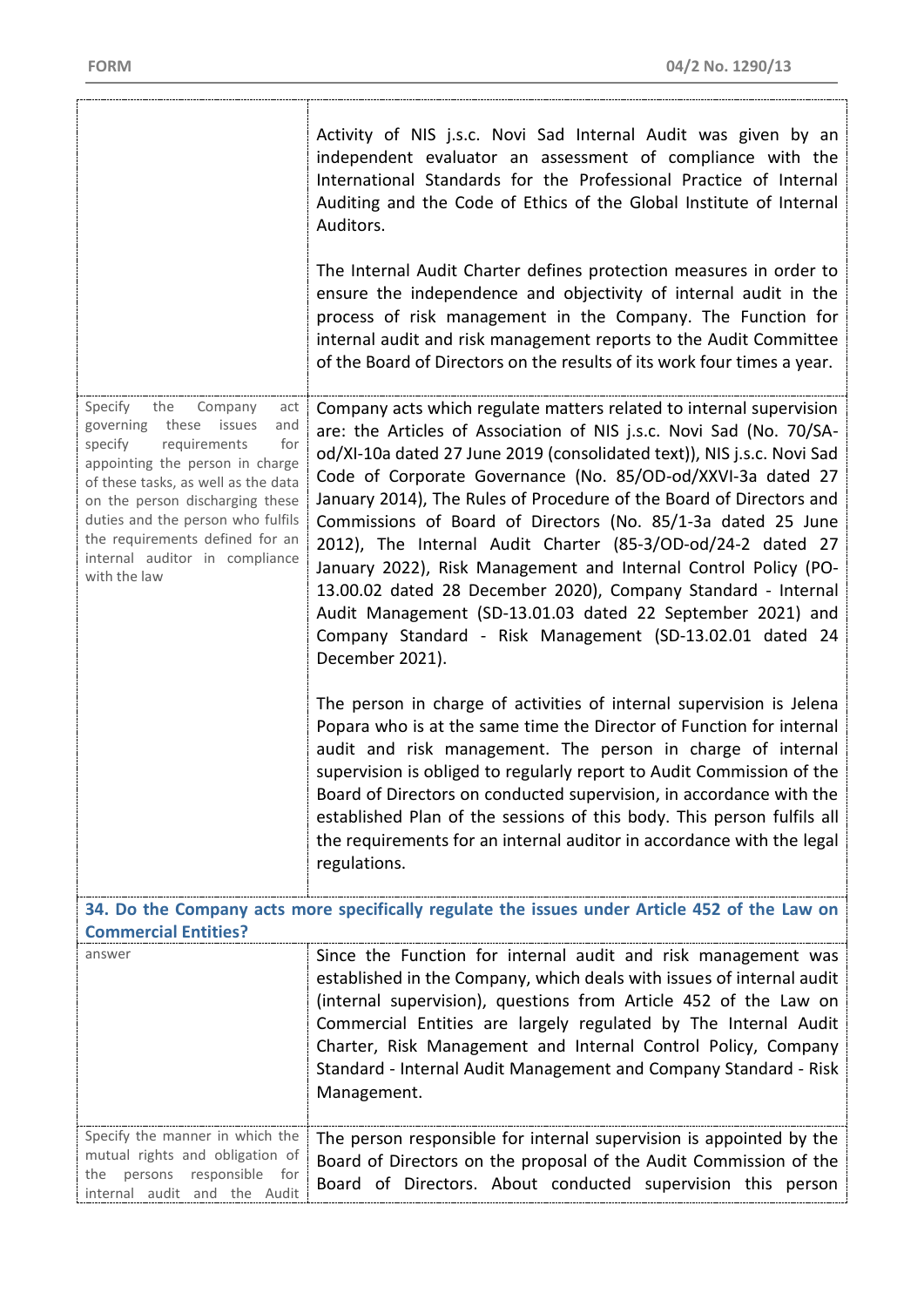| Commission/Company's<br>board                          | regularly reports to the Audit Commission of the Board of Directors,                                                                                                                                                                                                                                                                                                                                                                                                                                                                                       |
|--------------------------------------------------------|------------------------------------------------------------------------------------------------------------------------------------------------------------------------------------------------------------------------------------------------------------------------------------------------------------------------------------------------------------------------------------------------------------------------------------------------------------------------------------------------------------------------------------------------------------|
| are regulated, notably in the field<br>of reporting    | which supervises the operation of the internal supervision of the                                                                                                                                                                                                                                                                                                                                                                                                                                                                                          |
|                                                        | Company.                                                                                                                                                                                                                                                                                                                                                                                                                                                                                                                                                   |
|                                                        | 35. Are there any mechanisms and rules for performing supervision and control established at                                                                                                                                                                                                                                                                                                                                                                                                                                                               |
|                                                        | the Company level, as well as the activity indicators that should suggest to the Internal Audit that                                                                                                                                                                                                                                                                                                                                                                                                                                                       |
| the preventive audit and control need to be performed? |                                                                                                                                                                                                                                                                                                                                                                                                                                                                                                                                                            |
| answer                                                 | Yes. Mechanisms and rules for the implementation of monitoring<br>and control in the Company are defined by the Internal Audit<br>Charter, Risk Management and Internal Control Policy, the Company<br>Standard - Internal Audit Management, the Company Standard - Risk<br>Management and by other normative-methodological documents of<br>the Function for internal audit and risk management.                                                                                                                                                          |
|                                                        | In order to adequately contribute to the Company's objectives, and<br>adequately assess the established system of internal controls, ie the                                                                                                                                                                                                                                                                                                                                                                                                                |
|                                                        | effectiveness of the existing method of risk management, control<br>and process management, when drafting the annual internal audit<br>plan the Function for internal audit and risk management identifies<br>and determines priority areas ie business processes, which will be<br>subject to audit based on regular assessment of existing risks in the<br>Company's operations according to the established methodology.                                                                                                                                |
|                                                        | In order to properly identify risks, data on risks identified by the<br>heads of organizational units in the Company, additional information<br>on new projects, changes in business processes and activities, as<br>well as on possible events that have affected, or could significantly<br>affect the Company's operations, are collected. Also, it obtains<br>relevant information from the organizational units that perform<br>related activities about the results of their work related to risk<br>management and the system of internal controls. |
|                                                        | In addition, the Director of the Function for internal audit and risk<br>management continuously obtains additional information on risks<br>through participation in various working bodies formed at the<br>Company level.                                                                                                                                                                                                                                                                                                                                |
|                                                        | 36. Do the systems of internal audit include the insider information affairs?                                                                                                                                                                                                                                                                                                                                                                                                                                                                              |
| answer                                                 | No. The insider information affairs are not included in the internal<br>audit system.                                                                                                                                                                                                                                                                                                                                                                                                                                                                      |
|                                                        | The company has developed a specific system for maintaining the<br>List of insiders and for disclosure of insider information that is<br>regulated by the Company's standard SD-10.02.15: Providing of<br>fulfilment of legal obligations regarding insider information and<br>managing the List of insiders.                                                                                                                                                                                                                                              |
|                                                        | On insider information (until the moment of their disclosure) the                                                                                                                                                                                                                                                                                                                                                                                                                                                                                          |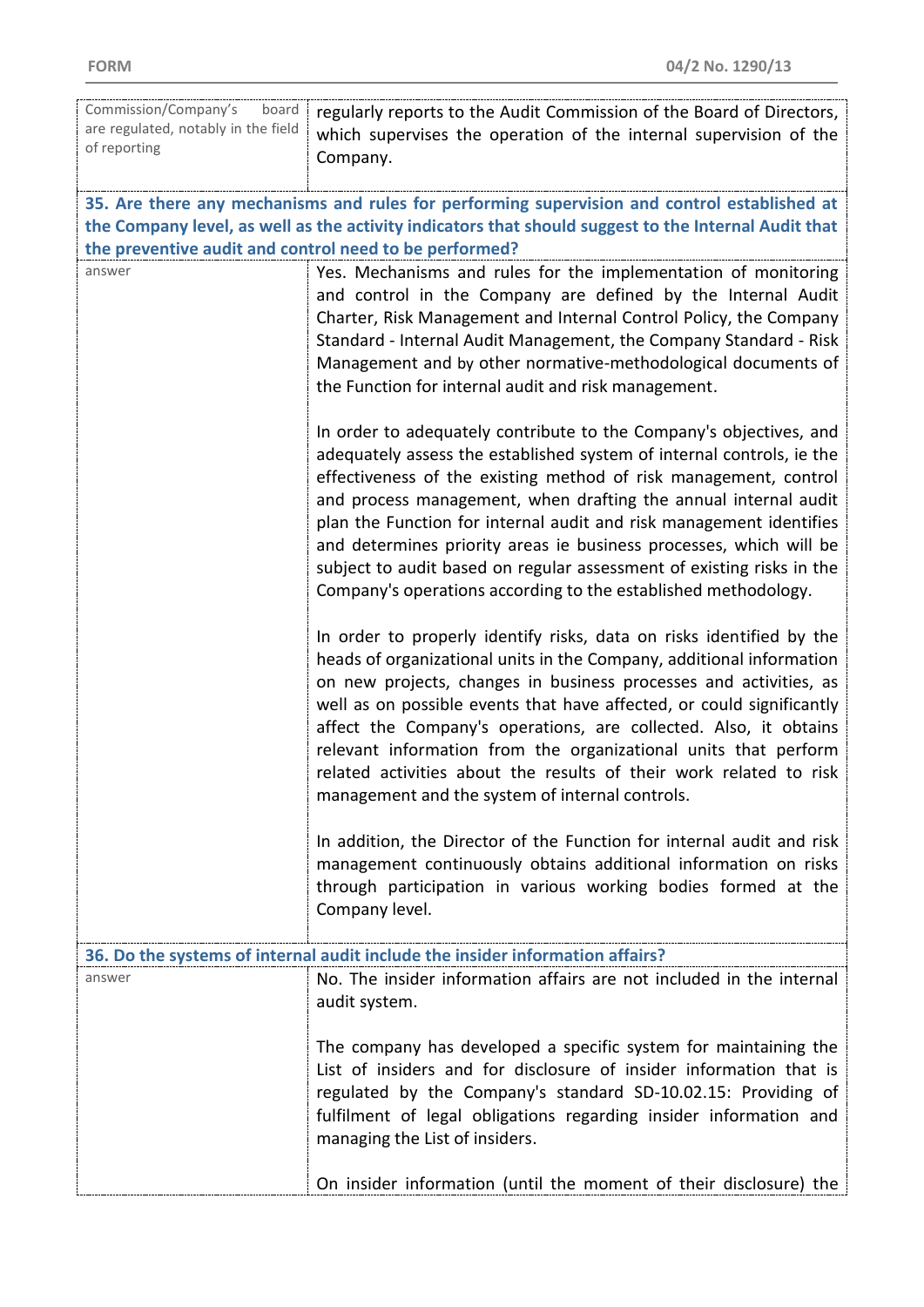|                                                                    | relevant provisions of the Rulebook on confidential information of                                                                        |
|--------------------------------------------------------------------|-------------------------------------------------------------------------------------------------------------------------------------------|
|                                                                    | NIS j.s.c. Novi Sad are applied, which relate to the protection, way of                                                                   |
|                                                                    | working with this information and documents containing them, and                                                                          |
|                                                                    | preventing access to these information.                                                                                                   |
|                                                                    |                                                                                                                                           |
|                                                                    | 37. Does the External Auditor of the Company inform the Audit Commission on the issues under                                              |
| Art. 453 of the Law on Commercial Entities?                        |                                                                                                                                           |
| answer                                                             | Before the adoption of the Decision of the Shareholders' Assembly                                                                         |
|                                                                    | on the Election and Remuneration of the Auditor of Financial                                                                              |
|                                                                    | Statements and Consolidated Financial Statements of NIS j.s.c. Novi                                                                       |
|                                                                    | Sad for a period of 3 years (2021-2023) dated 29 June 2021, the                                                                           |
|                                                                    | elected auditor has submitted a written statement confirming his                                                                          |
|                                                                    | independence from the Company and report on services in the past                                                                          |
|                                                                    | period provided to the Company in addition to the audit of the                                                                            |
|                                                                    | financial statements.                                                                                                                     |
|                                                                    |                                                                                                                                           |
| Specify<br>methods<br>the<br>of<br>the<br>communication<br>between | At the meeting of the Audit Commission on which the Commission                                                                            |
| the<br>Auditor<br>External<br>and                                  | discusses about the Annual financial statements with the report of                                                                        |
| company's Audit Commission.                                        | the independent auditor, the Annual consolidated financial                                                                                |
|                                                                    | statements with the report of the independent auditor, the Plan for<br>implementation of audit procedure and identification of key issues |
|                                                                    | to be audited and in reviewing the status of implementation of the                                                                        |
|                                                                    | auditor's recommendations, provided in the Management Letter                                                                              |
|                                                                    | ("Management Letter Points"), the representatives of the auditor                                                                          |
|                                                                    | are invited in accordance with the Rules of Procedure of the Board                                                                        |
|                                                                    | of Directors and Commissions of the Board of Directors of NIS j.s.c.                                                                      |
|                                                                    | Novi Sad.                                                                                                                                 |
|                                                                    |                                                                                                                                           |
|                                                                    | In addition, on initiative of the members of the Audit Commission or                                                                      |
|                                                                    | the auditor of the Company, special meetings are held to discuss                                                                          |
|                                                                    | specific issues related to the audit.                                                                                                     |
|                                                                    |                                                                                                                                           |
|                                                                    | 38. Does the External Auditor prepare a separate internal document for the Company's board                                                |
|                                                                    | (letter for management), comprising key shortfalls identified during the procedures of control,                                           |
|                                                                    | Company's accounting and operative procedures, including the suggestions for their                                                        |
| improvement?                                                       |                                                                                                                                           |
| answer                                                             | Yes. Management of NIS j.s.c. Novi Sad receives from the Company's                                                                        |
|                                                                    | auditor the document about the irregularities and<br>other                                                                                |
|                                                                    | observations of the auditor during the audit ("Management Letter                                                                          |
|                                                                    | Points").                                                                                                                                 |
|                                                                    |                                                                                                                                           |
|                                                                    | It contains deficiencies noted in terms of control, perceived errors in                                                                   |
|                                                                    | accounting and reporting, drawing attention to potential problems                                                                         |
|                                                                    | and challenges for future transactions, changes to the standards,                                                                         |
|                                                                    | suggestions for improving the process etc.                                                                                                |
|                                                                    | The Company, based on the external auditor's recommendations, is                                                                          |
|                                                                    | taking measures in order to eliminate errors and reduce potential                                                                         |
|                                                                    | risks. Their implementation is monitored by the Audit Commission of                                                                       |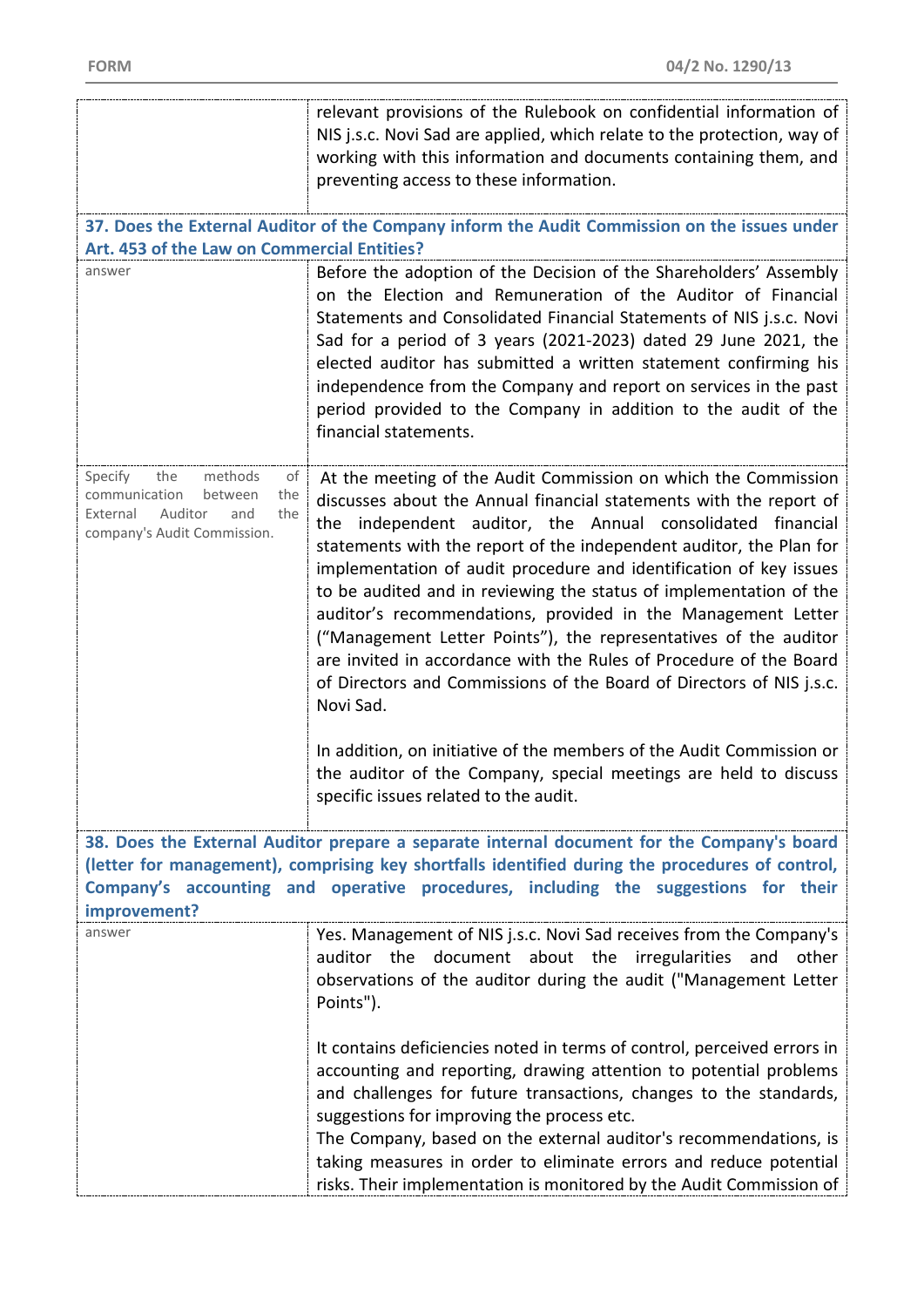|                                                                                                          | the Board of Directors.                                                                                                                                                                                                                                                                                                                                                                                                                                                                                                                                                                                                                                                                                                                                                                                                                                    |
|----------------------------------------------------------------------------------------------------------|------------------------------------------------------------------------------------------------------------------------------------------------------------------------------------------------------------------------------------------------------------------------------------------------------------------------------------------------------------------------------------------------------------------------------------------------------------------------------------------------------------------------------------------------------------------------------------------------------------------------------------------------------------------------------------------------------------------------------------------------------------------------------------------------------------------------------------------------------------|
|                                                                                                          |                                                                                                                                                                                                                                                                                                                                                                                                                                                                                                                                                                                                                                                                                                                                                                                                                                                            |
|                                                                                                          | 39. Does the external auditor attend the meetings of the Shareholders Assembly where the<br>reports on performed audits and company's financial reports are reviewed?                                                                                                                                                                                                                                                                                                                                                                                                                                                                                                                                                                                                                                                                                      |
| answer                                                                                                   | Yes, in compliance with Art. 366 of the Law on Commercial Entities<br>and the Rules of Procedure of the Shareholders' Assembly (number<br>70/SA-od/XI-11a dated 27 June 2019 (consolidated text)), the<br>Ordinary meetings of the Shareholders' Assembly are also attended<br>by the Company's auditor.                                                                                                                                                                                                                                                                                                                                                                                                                                                                                                                                                   |
| <b>TRANSPARENCY AND PUBLICITY</b>                                                                        |                                                                                                                                                                                                                                                                                                                                                                                                                                                                                                                                                                                                                                                                                                                                                                                                                                                            |
| and other interested parties?                                                                            | 40. Does the Company have a clearly defined and publically accessible disclosure policy which<br>defines principles, rules and procedures of reporting to shareholders, relevant authorities, public,                                                                                                                                                                                                                                                                                                                                                                                                                                                                                                                                                                                                                                                      |
| answer                                                                                                   | All reports and insider information which the Company publishes in<br>compliance with laws and by-laws, reporting deadlines and<br>procedures and their publishing, are governed by the following<br>corporate documents:<br>Company Standard SD-10.02.15: Providing of fulfilment of<br>legal obligations regarding insider information and managing<br>the List of insiders and<br>Company Standard SD-10.02.03 Process of Mandatory<br>Reporting of NIS j.s.c. Novi Sad as a Public Joint Stock<br>Company and Compliance with Requirements Prescribed by<br>Regulatory Bodies for Securities and/or Market Organising<br>Bodies, Version 5.0.<br>The above mentioned documents are not accessible to the public.<br>All relevant information about the Company for shareholders and<br>the public are available on the Company's website (www.nis.rs). |
|                                                                                                          |                                                                                                                                                                                                                                                                                                                                                                                                                                                                                                                                                                                                                                                                                                                                                                                                                                                            |
|                                                                                                          | 41. Does the company publish its business reports including the report of the External Auditor in<br>compliance with the laws, by-laws, and regulations of the Stock-Exchange?                                                                                                                                                                                                                                                                                                                                                                                                                                                                                                                                                                                                                                                                             |
| answer                                                                                                   | Yes. Business reports as a part of Quarterly and Annual Reports of<br>the Company are available at the Company's website (www.nis.rs),<br>the website of the Belgrade Stock-Exchange, in the Official Registry<br>of Information of the Securities Commission of the Republic of<br>Serbia and on the website of the Serbian Business Registers Agency.                                                                                                                                                                                                                                                                                                                                                                                                                                                                                                    |
|                                                                                                          | 42. Do the company's business reports include all law-prescribed elements, notably elements                                                                                                                                                                                                                                                                                                                                                                                                                                                                                                                                                                                                                                                                                                                                                                |
| prescribed under Art. 289 of the Law on Commercial Entities and Art. 50 of the Law on Capital<br>Market? |                                                                                                                                                                                                                                                                                                                                                                                                                                                                                                                                                                                                                                                                                                                                                                                                                                                            |
| the answer should include all<br>specified<br>the<br>elements<br>in<br>aforesaid articles                | Yes.<br>Art. 289 of the Law on Commercial Entities - The Company did not<br>acquire or dispose of its own shares during the previous year;<br>Art. 368 of the Law on Commercial Entities - Statement on the<br>Application of the Corporate Governance Code is an integral part of<br>the Company's Annual Report;                                                                                                                                                                                                                                                                                                                                                                                                                                                                                                                                         |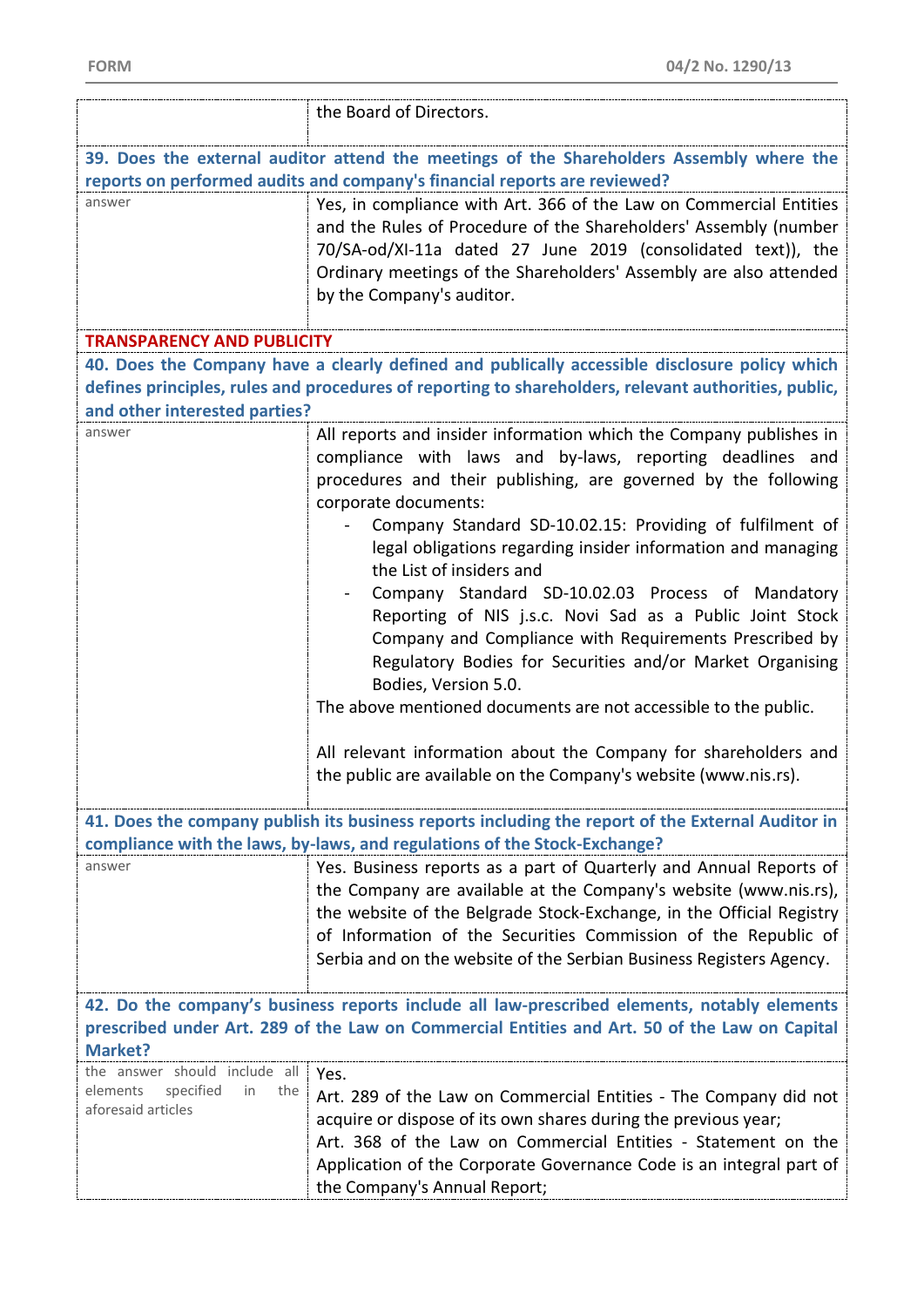|                                                                                                                                                                                                                                                                                                                                                      | Art. 50 of the Law on Capital Market - the Annual Report includes:<br>1) Annual financial reports including the auditor's report;<br>2) Annual report on company's business results;<br>3) Statement of persons responsible for preparation of the annual<br>report.<br>The Annual Report on the Company's business results includes:<br>1) a valid account of Company activity development and results,<br>notably the financial status of the Company, as well as the data<br>relevant for assessment of the Company's assets;<br>2) description of the expected Company development in the<br>forthcoming period, amendments to the Company's business<br>policies, as well as the key risks and threats that the Company is<br>exposed to;<br>3) all relevant business events which took place after the expiry of<br>the business year of reporting;<br>4) all significant transactions with affiliated persons;<br>5) company activities in the field of research and development.<br>Art. 51 of the Law on Capital Market - a remark is made that the<br>Annual Report, at the moment of its publishing, has not been<br>adopted by the Company's competent body (the Shareholders'<br>Assembly). |
|------------------------------------------------------------------------------------------------------------------------------------------------------------------------------------------------------------------------------------------------------------------------------------------------------------------------------------------------------|----------------------------------------------------------------------------------------------------------------------------------------------------------------------------------------------------------------------------------------------------------------------------------------------------------------------------------------------------------------------------------------------------------------------------------------------------------------------------------------------------------------------------------------------------------------------------------------------------------------------------------------------------------------------------------------------------------------------------------------------------------------------------------------------------------------------------------------------------------------------------------------------------------------------------------------------------------------------------------------------------------------------------------------------------------------------------------------------------------------------------------------------------------------------------------------------------------|
|                                                                                                                                                                                                                                                                                                                                                      | 43. Apart from information defined in the Law on Capital Market, does the Company establish<br>and immediately publish the data which may impact the price of shares of the Company and the                                                                                                                                                                                                                                                                                                                                                                                                                                                                                                                                                                                                                                                                                                                                                                                                                                                                                                                                                                                                              |
| shareholders' status?<br>answer                                                                                                                                                                                                                                                                                                                      | Yes.                                                                                                                                                                                                                                                                                                                                                                                                                                                                                                                                                                                                                                                                                                                                                                                                                                                                                                                                                                                                                                                                                                                                                                                                     |
| information in compliance with<br>the Law on Capital Market (e.g.<br>changes in the major equity;<br>acquisition/disposal of<br>own<br>shares, etc.), as well as other data<br>that may influence the price (e.g.<br>shareholders<br>business news,<br>agreement, court proceedings for<br>refuting shareholders' decisions<br>of the Company, etc.) | Specify data on the published   The company has in 2021 published annual report and quarterly<br>reports for the first, second and third quarter, quarterly and annual<br>financial statements and consolidated financial statements on the<br>form of the Securities Commission, updated Stock Exchange<br>Information memorandum on the Company, the Annual document<br>on published information, the decision of the Shareholders Assembly<br>on Distribution of Profit from Previous Years, Coverage of Loss of NIS<br>j.s.c. Novi Sad for 2020, Dividend Payment and Determining the<br>Total Amount of Retained Profit of NIS j.s.c. Novi Sad, the Invitation<br>to shareholders for the XIII Ordinary meeting of the Shareholders<br>Assembly, reports on holding the company's body sessions<br>(Shareholders Assembly and the Board of Directors) and the<br>decisions of these bodies on financial statements, annual and<br>quarterly reports of companies, questionnaire on corporate<br>governance practice, notice of dividend payment and insider<br>information (including information provided for in Article 4 of the<br>contract with the Belgrade Stock Exchange).                   |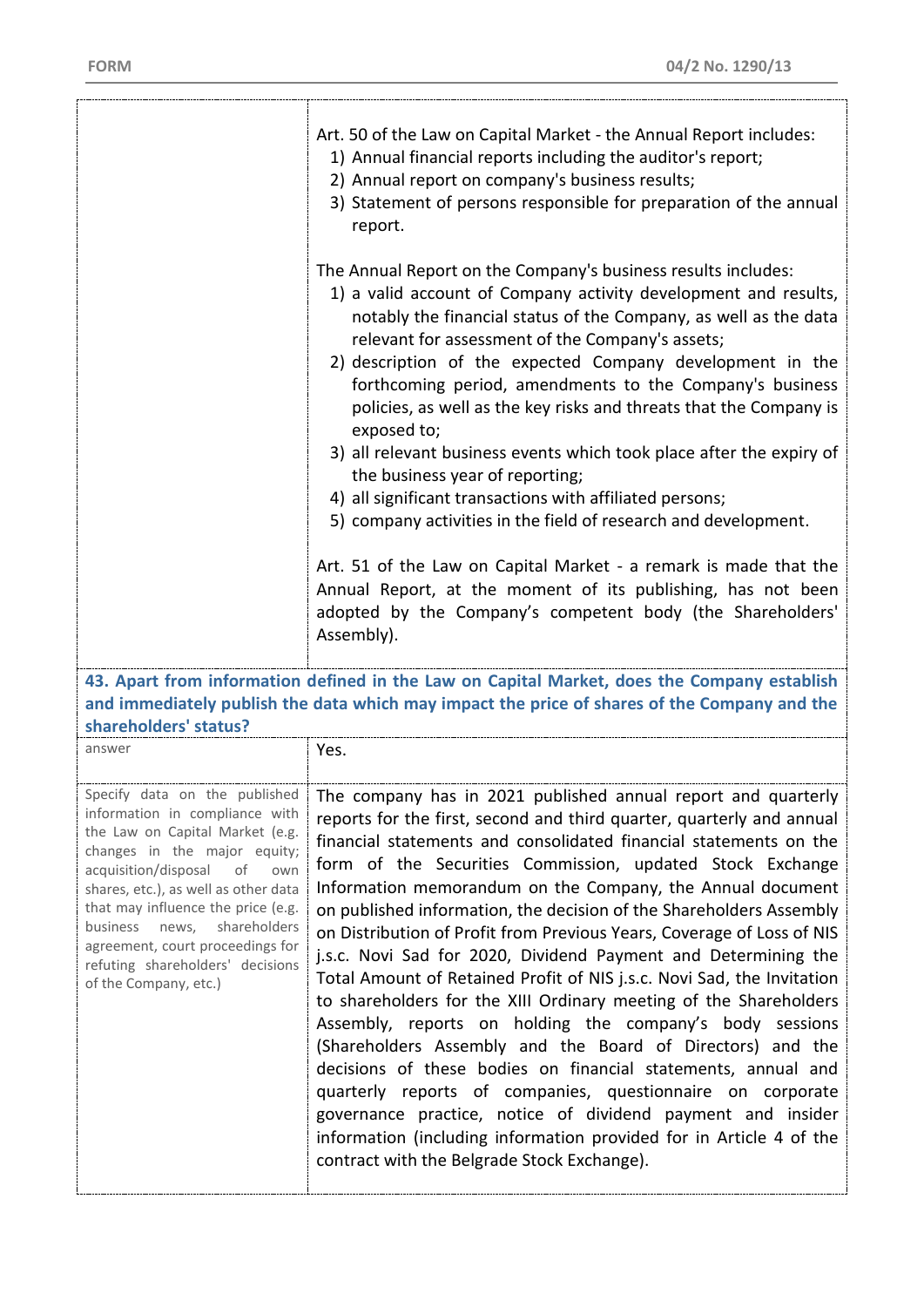|                                                                                                       | The above reports and information are published on the Company's<br>website (www.nis.rs), Belgrade Stock Exchange website and<br>submitted to the Securities Commission of the Republic of Serbia.                                                                                                                                                                                                                                                                                                                                                                                                                                      |
|-------------------------------------------------------------------------------------------------------|-----------------------------------------------------------------------------------------------------------------------------------------------------------------------------------------------------------------------------------------------------------------------------------------------------------------------------------------------------------------------------------------------------------------------------------------------------------------------------------------------------------------------------------------------------------------------------------------------------------------------------------------|
|                                                                                                       | 44. Are the updated data on the Company's insiders publically accessible, including data on the<br>number of Company's shares/ratio of shares owned by them?                                                                                                                                                                                                                                                                                                                                                                                                                                                                            |
| answer                                                                                                | Partially.                                                                                                                                                                                                                                                                                                                                                                                                                                                                                                                                                                                                                              |
| data<br>that<br>specify<br>the<br>are<br>accessible and the location at<br>which they can be accessed | The updated data on the number of shares and the percentage of<br>Company's shares owned by the Company body members are<br>available. The data are made available through the Company's<br>quarterly and annual reports.                                                                                                                                                                                                                                                                                                                                                                                                               |
| supervision of business?                                                                              | 45. Does the Company publically announce the biographical data of the members of the<br>Company board, members of the Audit Commission, and person responsible for internal                                                                                                                                                                                                                                                                                                                                                                                                                                                             |
| answer                                                                                                | Yes. The company publically discloses the biographical data of the<br>members of the Board of Directors, the board of the Shareholders'<br>Assembly for Supervision over the Operations and Reporting to<br>Shareholders of NIS j.s.c. Novi Sad, and the Advisory Board of the<br>General Director.                                                                                                                                                                                                                                                                                                                                     |
|                                                                                                       | Also biographical data of the members of the Audit Commission and<br>the person responsible for internal supervision are publicly available.                                                                                                                                                                                                                                                                                                                                                                                                                                                                                            |
| Specify where these data are<br>published                                                             | The biographical data are published on the Company's internet page<br>(www.nis.rs) and through the Quarterly and Annual Reports which<br>the Company publishes (the reports are available on the Company's<br>website and on the website of the Belgrade Stock Exchange, as well<br>as in the Official Registry of Information of the Securities<br>Commission).                                                                                                                                                                                                                                                                        |
|                                                                                                       | 46. Does the company publically announce the data on transactions with affiliated persons and<br>deals with persons having special authorizations in the company, and their affiliated persons?                                                                                                                                                                                                                                                                                                                                                                                                                                         |
| answer                                                                                                | Yes, in case of concluding legal transactions or undertaking legal<br>actions involving a personal interest, and for which approval is<br>required in accordance with Article 66 of the Law on Commercial<br>Entities.                                                                                                                                                                                                                                                                                                                                                                                                                  |
| Specify where these data are<br>published                                                             | If approval is required in accordance with the criteria prescribed by<br>the Law on Commercial Entities, the Company publishes on its<br>website the intention to conclude a legal transaction or to take legal<br>action involving a personal interest, immediately after making a<br>decision approving the legal transaction i.e. action involving a<br>personal interest, and no later than on the day of concluding that<br>legal transaction i.e. undertaking that legal action.<br>Information about the concluded legal transactions i.e. legal actions<br>taken during the business year involving a personal interest and for |
|                                                                                                       | which approval is required in accordance with Article 66 of the Law                                                                                                                                                                                                                                                                                                                                                                                                                                                                                                                                                                     |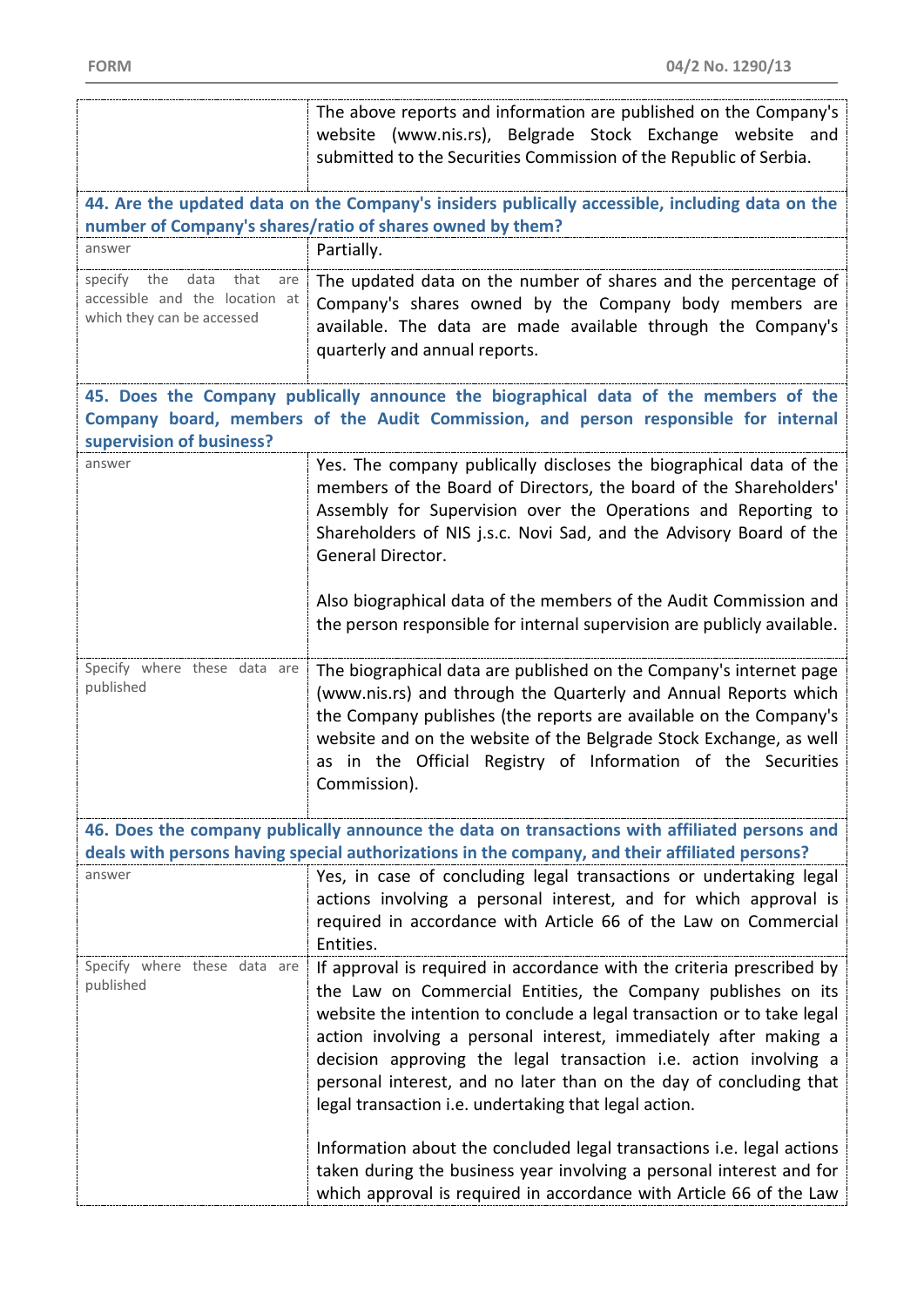|                                                                                                                                                                                                                                                                                                            | on Commercial Entities is published within the Company's annual<br>financial reports.                                                                                                                                                                                                                                                                                                                                                                                                                                                                                                             |  |
|------------------------------------------------------------------------------------------------------------------------------------------------------------------------------------------------------------------------------------------------------------------------------------------------------------|---------------------------------------------------------------------------------------------------------------------------------------------------------------------------------------------------------------------------------------------------------------------------------------------------------------------------------------------------------------------------------------------------------------------------------------------------------------------------------------------------------------------------------------------------------------------------------------------------|--|
|                                                                                                                                                                                                                                                                                                            | In addition, in case that in accordance with the Law, an approval by<br>the Board of Directors of legal transaction with a company involving<br>personal interest is needed, the Board of Directors notifies the<br>Shareholders' Assembly thereof at the first forthcoming meeting,<br>when a Decision is made on acceptance of information on approval<br>of entering into a deal involving a personal interest. The Decision<br>constitutes a part of material for the meeting of the Shareholders'<br>Assembly and it is publically available on the Company's internet<br>page (www.nis.rs). |  |
| 47. Does the Company report to the public on individually paid remunerations and other<br>financial and non-financial rules and benefits gained by the holders of coordination,<br>management and supervision functions in the Company, as well as by the Company's board's<br><b>Commissions members?</b> |                                                                                                                                                                                                                                                                                                                                                                                                                                                                                                                                                                                                   |  |
| answer                                                                                                                                                                                                                                                                                                     | Partially. The Company publishes in the aggregated amount, as part<br>of its annual report, the data on remunerations paid to the Board of<br>Directors members which include remunerations paid for the<br>membership in the Board of Directors Commissions.                                                                                                                                                                                                                                                                                                                                     |  |
| Specify where these data are<br>published                                                                                                                                                                                                                                                                  | These data are published in the Quarterly and Annual Reports which<br>are published by the Company (the reports are available on the<br>Company's internet page and on the internet page of the Belgrade<br>Stock Exchange, as well as in the Official Registry of Information of<br>the Securities Commission).                                                                                                                                                                                                                                                                                  |  |
|                                                                                                                                                                                                                                                                                                            | 48. Does the Company use its own internet page to publish all relevant information?                                                                                                                                                                                                                                                                                                                                                                                                                                                                                                               |  |
| answer                                                                                                                                                                                                                                                                                                     | Yes.                                                                                                                                                                                                                                                                                                                                                                                                                                                                                                                                                                                              |  |
| Indicate<br>the<br>internet<br>page<br>address                                                                                                                                                                                                                                                             | www.nis.rs                                                                                                                                                                                                                                                                                                                                                                                                                                                                                                                                                                                        |  |
| 49. Is the Company's internet page organized in the manner as to enable a simple access to<br>information relevant to investors?                                                                                                                                                                           |                                                                                                                                                                                                                                                                                                                                                                                                                                                                                                                                                                                                   |  |
| answer                                                                                                                                                                                                                                                                                                     | Yes.                                                                                                                                                                                                                                                                                                                                                                                                                                                                                                                                                                                              |  |
| Specify the manner in which the<br>investor informing process is<br>organized (e.g. does the internet<br>page contain special contents for<br>investors, that can<br>the<br>be<br>accessed from the home page of<br>the company?                                                                           | On the Company's internet page, there is a special section intended<br>for shareholders and investors, as well as a separate section<br>designated for news related to the Company, which are updated on<br>a daily basis, and which are accessible from the Company's home<br>page.                                                                                                                                                                                                                                                                                                              |  |
|                                                                                                                                                                                                                                                                                                            | Within the section of the internet presentation designated for<br>investors and shareholders, the following are available: main<br>information on the Company's business operations (key operational<br>indicators, financial indicators and quarterly and annual reports),<br>information on the Company's shares (including interactive graphs                                                                                                                                                                                                                                                  |  |